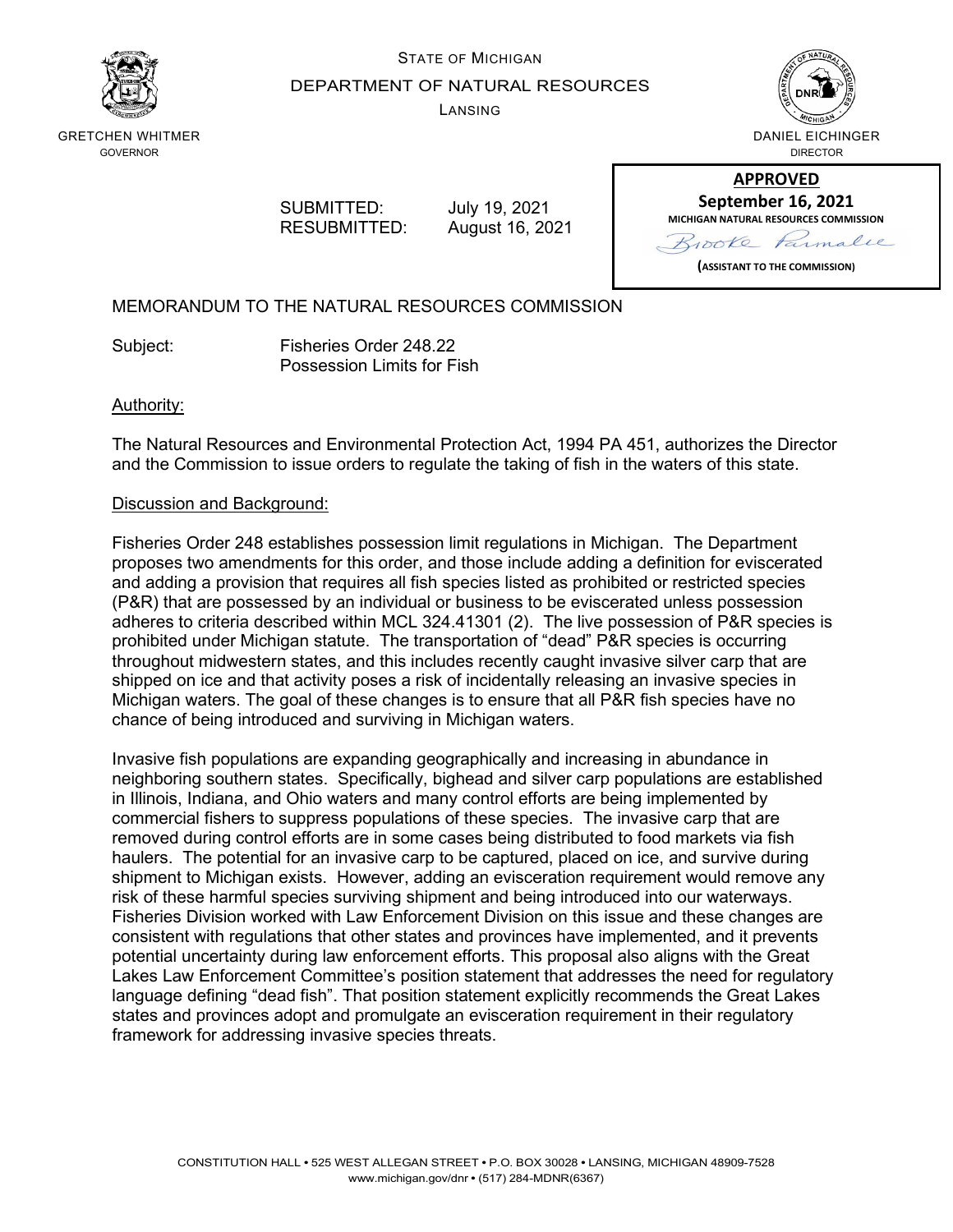Fisheries Order FO-248.22 Possession Limits for Fish Page 2 August 16, 2021

#### *Issue Pros and Cons*

The changes add greater protection to Michigan waters as P&R species being transported and sold at fish markets will now need to be eviscerated. Therefore, the changes reduce the likelihood of having P&R species like bighead and silver carps entering Michigan alive during transport. This will reduce the risk associated with P&R species being brought into Michigan for the purpose of being sold at food markets. One con involves added processing time for the industry to adhere to the new regulations.

#### *Biological*

These changes will remove the risk of P&R species surviving during transportation into Michigan.

#### *Social*

These regulations add greater protection for Michigan's aquatic resources and are supported by anglers.

#### *Economic*

The Department does not expect the proposed changes to have any significant budgetary or personnel implications.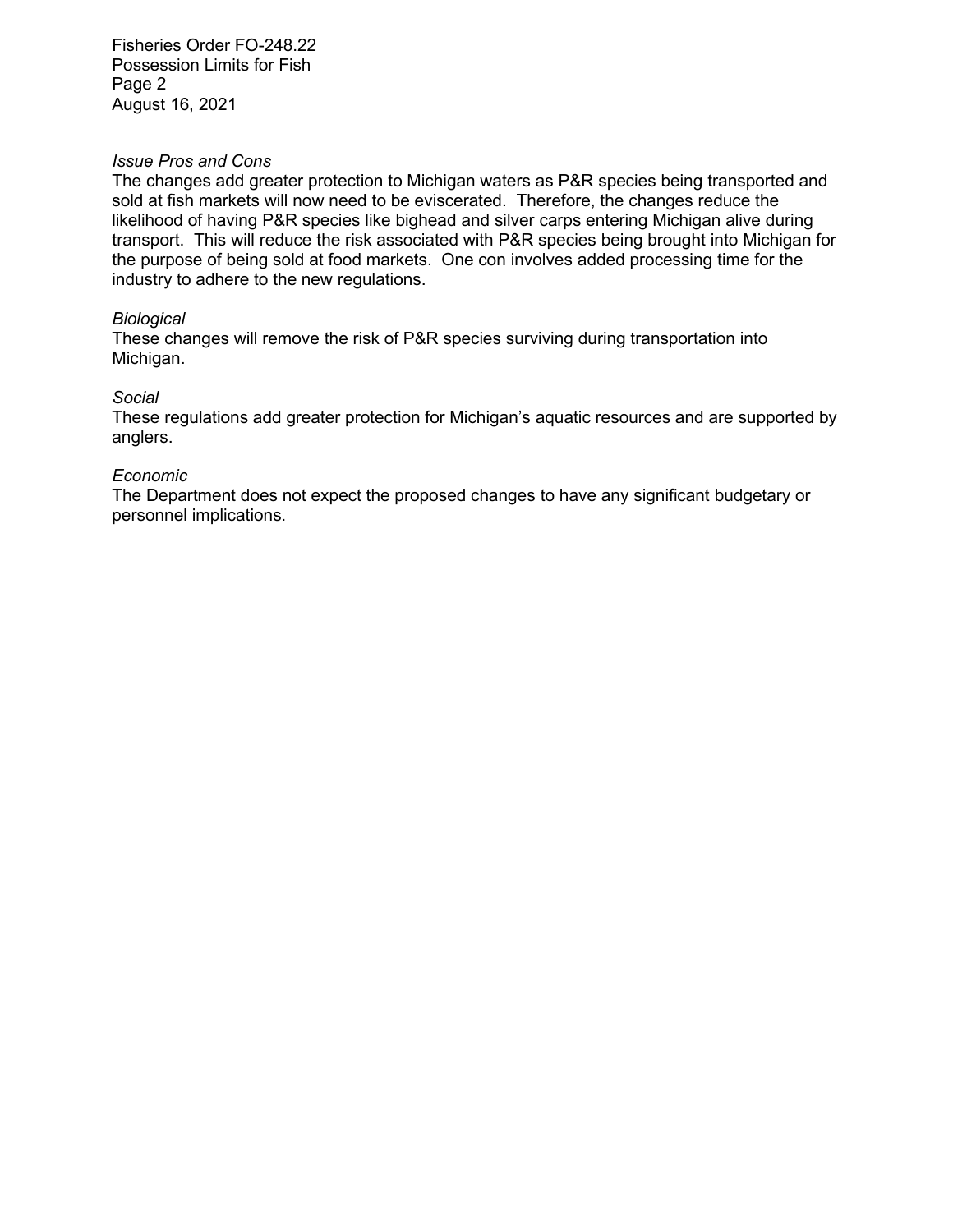Fisheries Order FO-248.22 Possession Limits for Fish Page 3 August 16, 2021

#### Recommendation:

Relevant Divisions have contributed to the preparation of this order. This order was submitted for information on August 12, 2021, at the Natural Resources Commission meeting. This item appeared on the Department's August 3, 2021, calendar and may be eligible for approval on September 16, 2021.

James Dexter, Chief Gary Hagler, Chief

requests

Jared Duquette, Chief Jeff Stampfly, Chief

Ronald A. Olson, Chief Shannon Lott Parks and Recreation Division Natural Resources Deputy

Fisheries Division Law Enforcement Division

Wildlife Division Forest Resources Division

I have analyzed and discussed these recommendations with staff and concur as to matters over which the Director has authority.

Daniel Eichinger, Director **Daniel Eichinger**, Director

September 16, 2021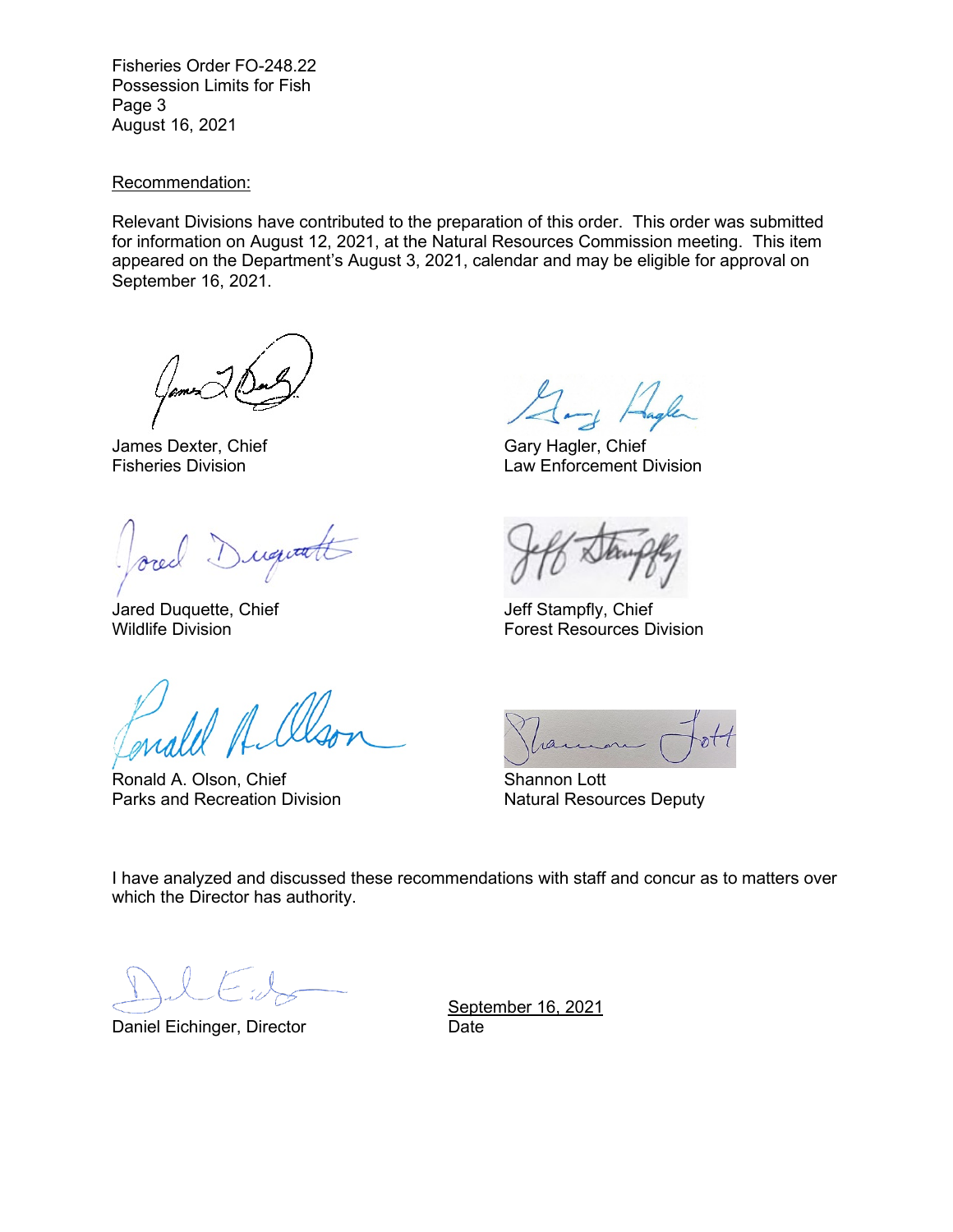# **FISHERIES ORDER**

# **POSSESSION LIMITS FOR FISH Order 248.22**

By authority conferred on the Natural Resources Commission and the Department of Natural Resources by Part 487 and Part 491 of 1994 PA 451, MCL 324.48701 to 324.48740, it is ordered on September 16, 2021, the following section(s) of the Fisheries Order shall read effective April 1, 2022, as follows:

| А. |                  | Definitions as used in this order:                                                                                                                                                                                                                                                                                                                                                                                                                                                                    |                                                                                         |  |  |
|----|------------------|-------------------------------------------------------------------------------------------------------------------------------------------------------------------------------------------------------------------------------------------------------------------------------------------------------------------------------------------------------------------------------------------------------------------------------------------------------------------------------------------------------|-----------------------------------------------------------------------------------------|--|--|
|    | 1.               |                                                                                                                                                                                                                                                                                                                                                                                                                                                                                                       | "Eviscerated:" means to have internal organs removed from the body cavity or have gills |  |  |
|    |                  | severed to ensure the organism is dead.                                                                                                                                                                                                                                                                                                                                                                                                                                                               |                                                                                         |  |  |
|    | 2.               |                                                                                                                                                                                                                                                                                                                                                                                                                                                                                                       | "Mutilated:" means a fish that is unidentifiable or cannot be measured.                 |  |  |
|    | $\overline{3}$ . | "Snag" or "snagging:" means taking or attempting to take a fish in a manner or methods<br>where the fish does not take, or have the chance to take, the hook voluntarily in its<br>mouth. Snagging shall include but not be limited to fishing by manipulating a hook or<br>hooks and other tackle or lures, whether baited or not, in such a manner as to pierce or<br>hook a fish in any part of the body, circumventing the voluntary action of the fish to take<br>the bait or lure in the mouth. |                                                                                         |  |  |
|    |                  |                                                                                                                                                                                                                                                                                                                                                                                                                                                                                                       |                                                                                         |  |  |
| В. | Provisions       |                                                                                                                                                                                                                                                                                                                                                                                                                                                                                                       |                                                                                         |  |  |
|    | 1.               | Department Fisheries orders regulate various statewide and area-specific daily<br>possession limits for fish. In addition to one (1) day's possession limit of fish, a person<br>may possess an additional two (2) days possession limit of fish, taken during previous<br>fishing days, provided that are processed by any of the following methods:                                                                                                                                                 |                                                                                         |  |  |
|    |                  | a.                                                                                                                                                                                                                                                                                                                                                                                                                                                                                                    | Canning in a sealed container.                                                          |  |  |
|    |                  | b.                                                                                                                                                                                                                                                                                                                                                                                                                                                                                                    | Curing by smoking or drying.                                                            |  |  |
|    |                  | C.                                                                                                                                                                                                                                                                                                                                                                                                                                                                                                    | Freezing in a solid state.                                                              |  |  |
|    |                  | A person's processed fish aboard a vessel, on the water or at dockside shall be considered to<br>be in the person's possession for the purposes of this order.                                                                                                                                                                                                                                                                                                                                        |                                                                                         |  |  |
|    |                  | The additional two days possession limit provision does not apply to lake sturgeon or<br>muskellunge. The harvest of lake sturgeon shall be limited to the provisions as set forth in FO-<br>240. The harvest of muskellunge shall be limited to the provisions as set forth in FO-215.                                                                                                                                                                                                               |                                                                                         |  |  |
|    | $\overline{2}$ . | Anglers may engage in catch-and-immediate-release (CIR) fishing after reaching the<br>maximum allowed daily possession limit for a given species.                                                                                                                                                                                                                                                                                                                                                     |                                                                                         |  |  |
|    | 3.               | It shall be unlawful for a person to take or possess on any waters over which this state<br>has jurisdiction any fish that is so mutilated that the identification or measurement of that<br>fish is impossible.                                                                                                                                                                                                                                                                                      |                                                                                         |  |  |
|    | 4.               | It shall be unlawful to snag a fish, attempt to snag a fish, or possess a fish that was<br>snagged.                                                                                                                                                                                                                                                                                                                                                                                                   |                                                                                         |  |  |
|    | 5.               | It shall be unlawful to possess a prohibited or restricted species per MCL 324.41301 or<br>Invasive Species Order Amendment No. 1 of 2020 unless it is eviscerated or adheres to<br>criteria described within MCL 324.41301 (2).                                                                                                                                                                                                                                                                      |                                                                                         |  |  |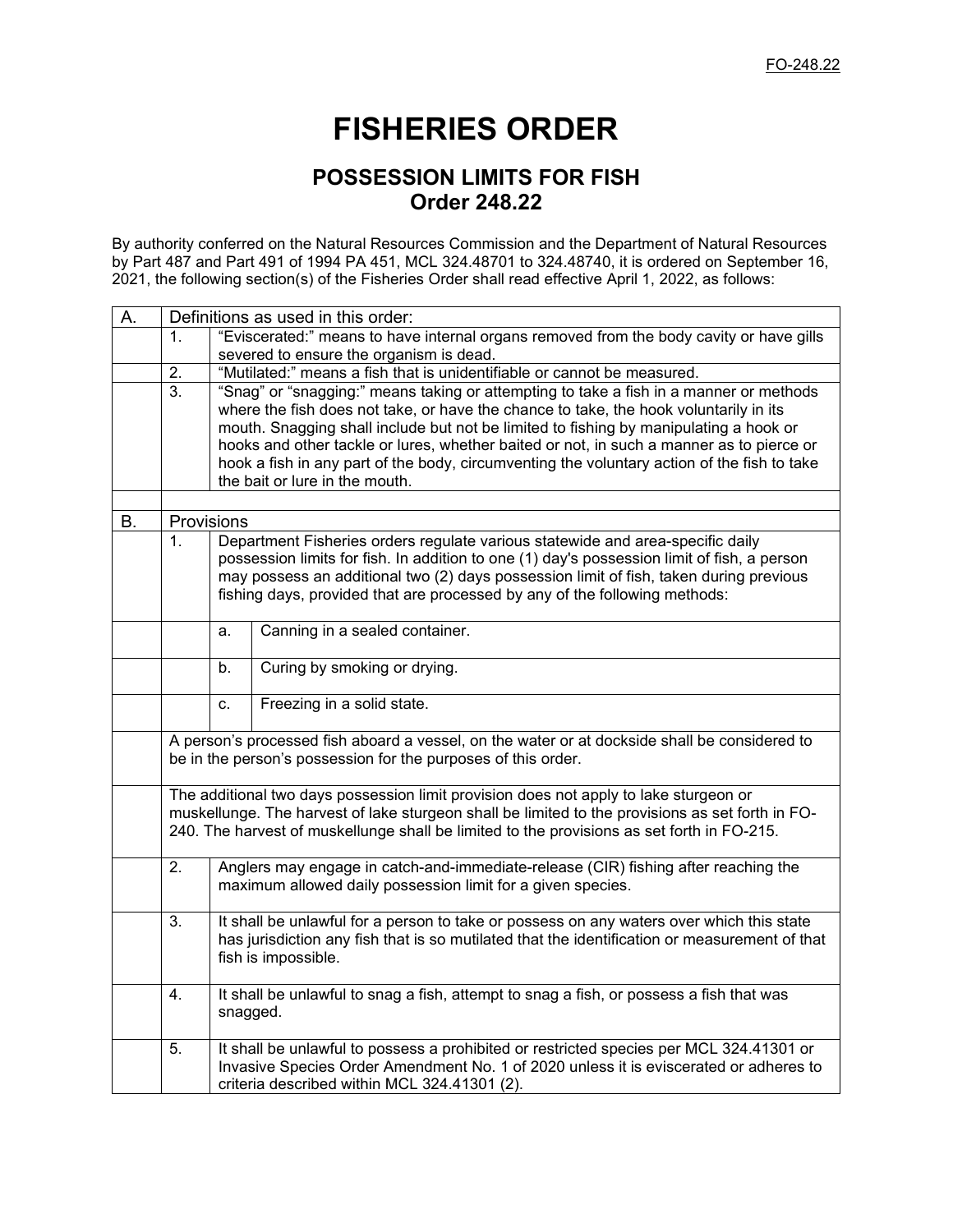This order shall be assigned number FO-248.22, and is entitled "Possession Limits for Fish."

This order supersedes the order entitled "Possession Limits for Fish," effective April 1, 2021, and assigned number FO-248.21.

This order shall take effect on April 1, 2022 and shall remain in effect until amended/rescinded.

Issued on this 16th day of September 2021.

Approved as to matters over which the Natural Resources Commission has authority.

Carol Moncrieff Rose, Chair Natural Resources Commission

Approved as to matters over which the Director has authority.

Daniel Eichinger **Director**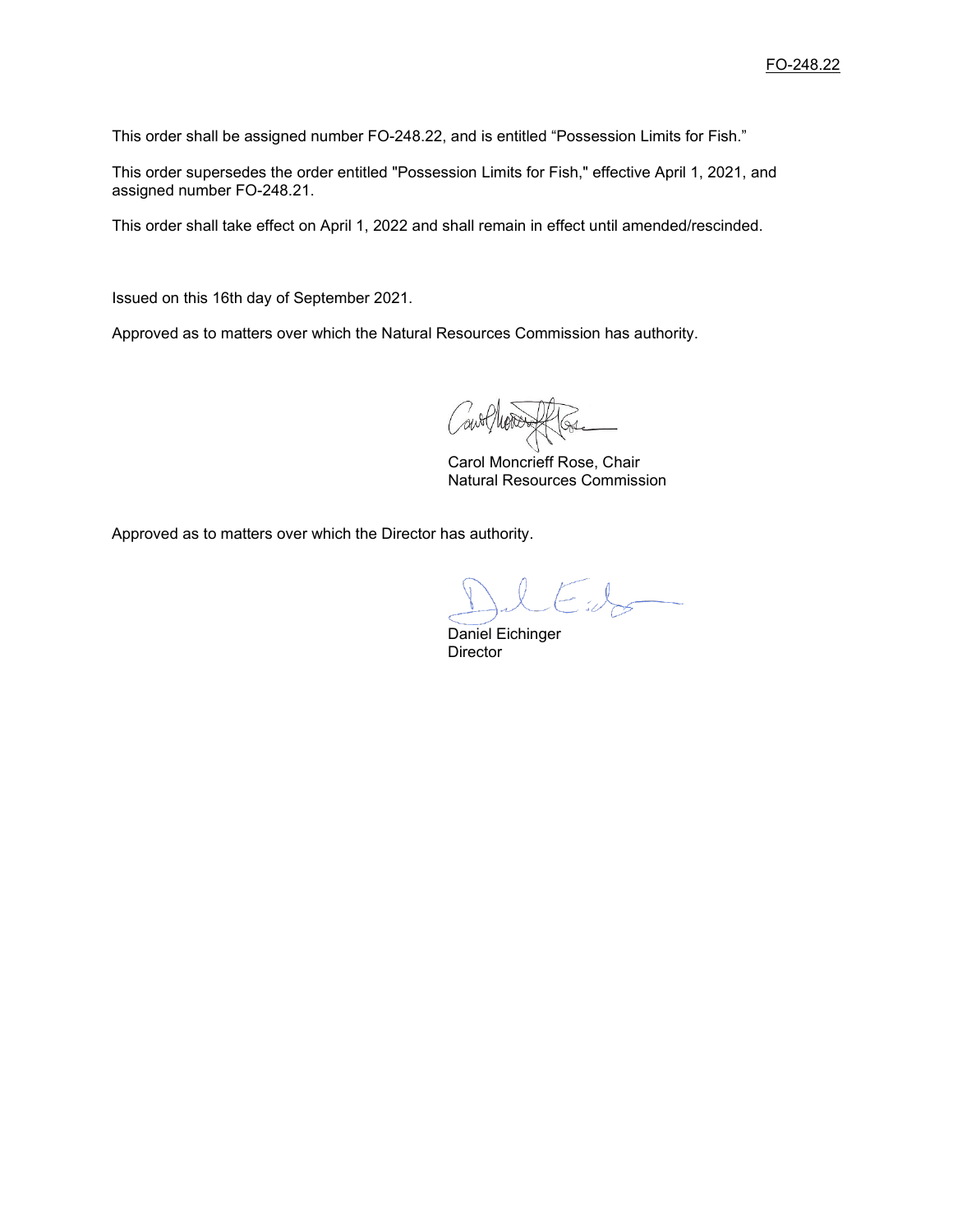

# STATE OF MICHIGAN DEPARTMENT OF NATURAL RESOURCES

LANSING



GRETCHEN WHITMER GOVERNOR

> SUBMITTED: July 19, 2021 RESUBMITTED: August 16, 2021

**APPROVED September 16, 2021 MICHIGAN NATURAL RESOURCES COMMISSION** rooke Parmalie

**(ASSISTANT TO THE COMMISSION)**

MEMORANDUM TO THE NATURAL RESOURCES COMMISSION

Subject: Fisheries Order 253.22 Great Lakes and Great Lakes Connecting Waters - Trout and Salmon **Regulations** 

## Authority:

The Natural Resources and Environmental Protection Act, 1994 PA 451, authorizes the Director and the Commission to issue orders to regulate the taking of fish in the waters of this state.

### Discussion and Background:

Fisheries Order 253 establishes regulations for trout and salmon in the Great Lakes and Great Lakes Connecting Waters. The information in this order was formerly listed in FO-200 "Statewide Trout, Salmon, Whitefish, Cisco, Grayling and Smelt Regulations," and will now be listed in this order. The single amendment proposed by the Department involves defining the designated "Great Lakes Connecting Waters", which include the following waters: Lake St. Clair, St. Marys River, St. Clair River (begins at the Fort Gratiot Light) and the Detroit River (begins at the imaginary line extending due south of the Windmill Point Light, Wayne County, and ending at the imaginary east/west line drawn through the most southernly point of Celeron Island). No other changes are proposed at this time.

#### *Issue Pros and Cons*

Anglers may not be familiar with the phrase "Great Lakes Connecting Waters", so explicitly defining the phrase will better inform anglers. There are no cons identified.

### *Biological*

Managers perform fish community surveys annually in the Great Lakes to assess and evaluate current fish population trends with a long-term data set to determine whether changes to sport fishing regulations are needed to protect or enhance the fish community.

#### *Social*

Anglers are supportive of current Great Lakes sportfishing regulations and understand that any future regulation proposals will be presented for angler input and comments.

### *Economic*

The Department does not expect the proposed changes to have any significant budgetary or personnel implications.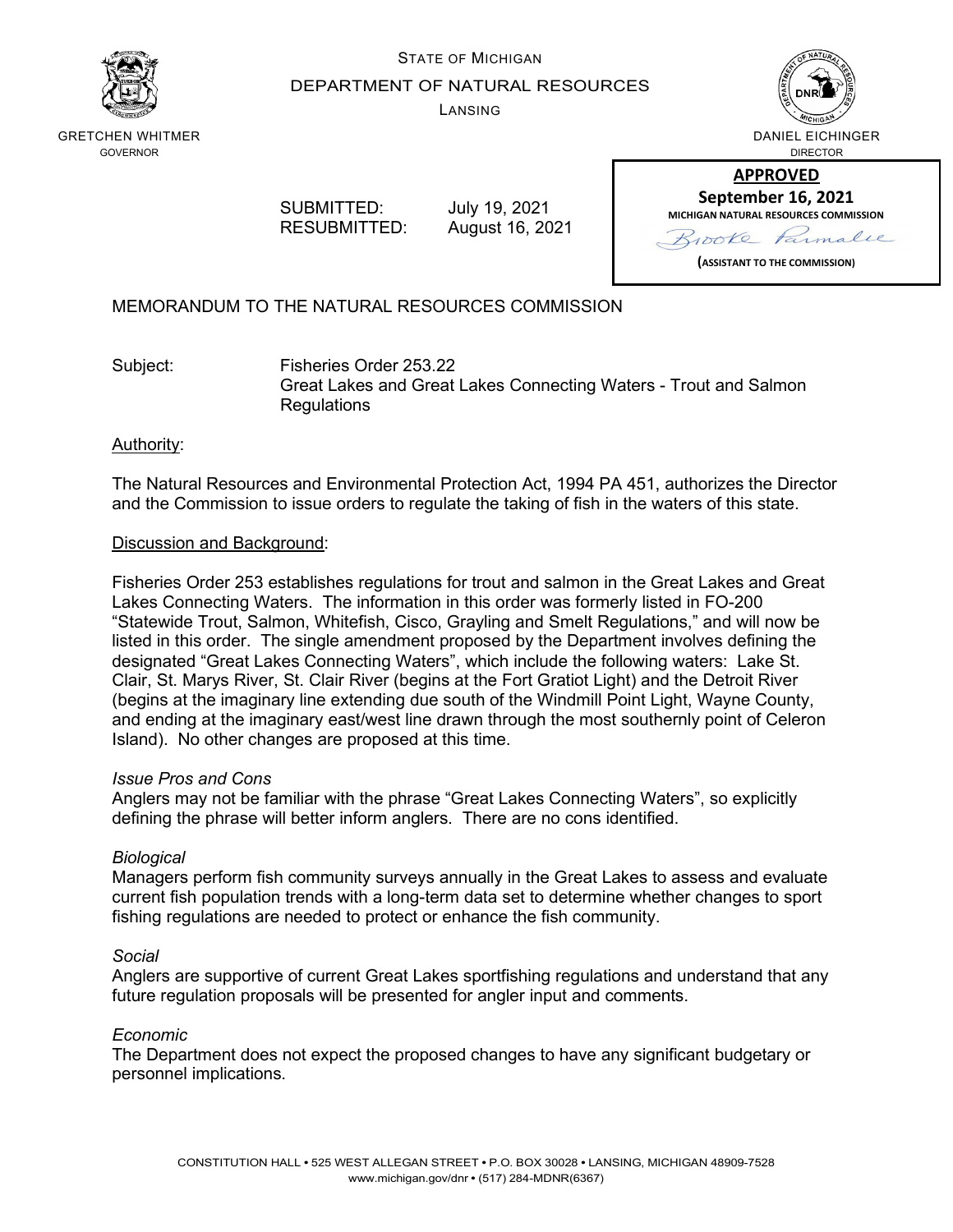Fisheries Order FO-253.22 Great Lakes and Great Lakes Connecting Waters - Trout and Salmon Regulations Page 2 August 16, 2021

#### Recommendation:

Relevant Divisions have contributed to the preparation of this order. This order was submitted for information on August 12, 2021, at the Natural Resources Commission meeting. This item appeared on the Department's August 3, 2021, calendar and may be eligible for approval on September 16, 2021.

James Dexter, Chief Gary Hagler, Chief Gary Hagler, Chief Gary Hagler, Chief Gary Hagler, Chief Gary Hagler, Chief

Duquatt

Jared Duquette, Chief **Jeff Stampfly, Chief** 

Ronald A. Olson, Chief Shannon Lott<br>
Parks and Recreation Division<br>
Natural Resou

Law Enforcement Division

Wildlife Division Forest Resources Division

**Natural Resources Deputy** 

I have analyzed and discussed these recommendations with staff and concur as to matters over which the Director has authority.

Daniel Eichinger, Director **Date** 

September 16, 2021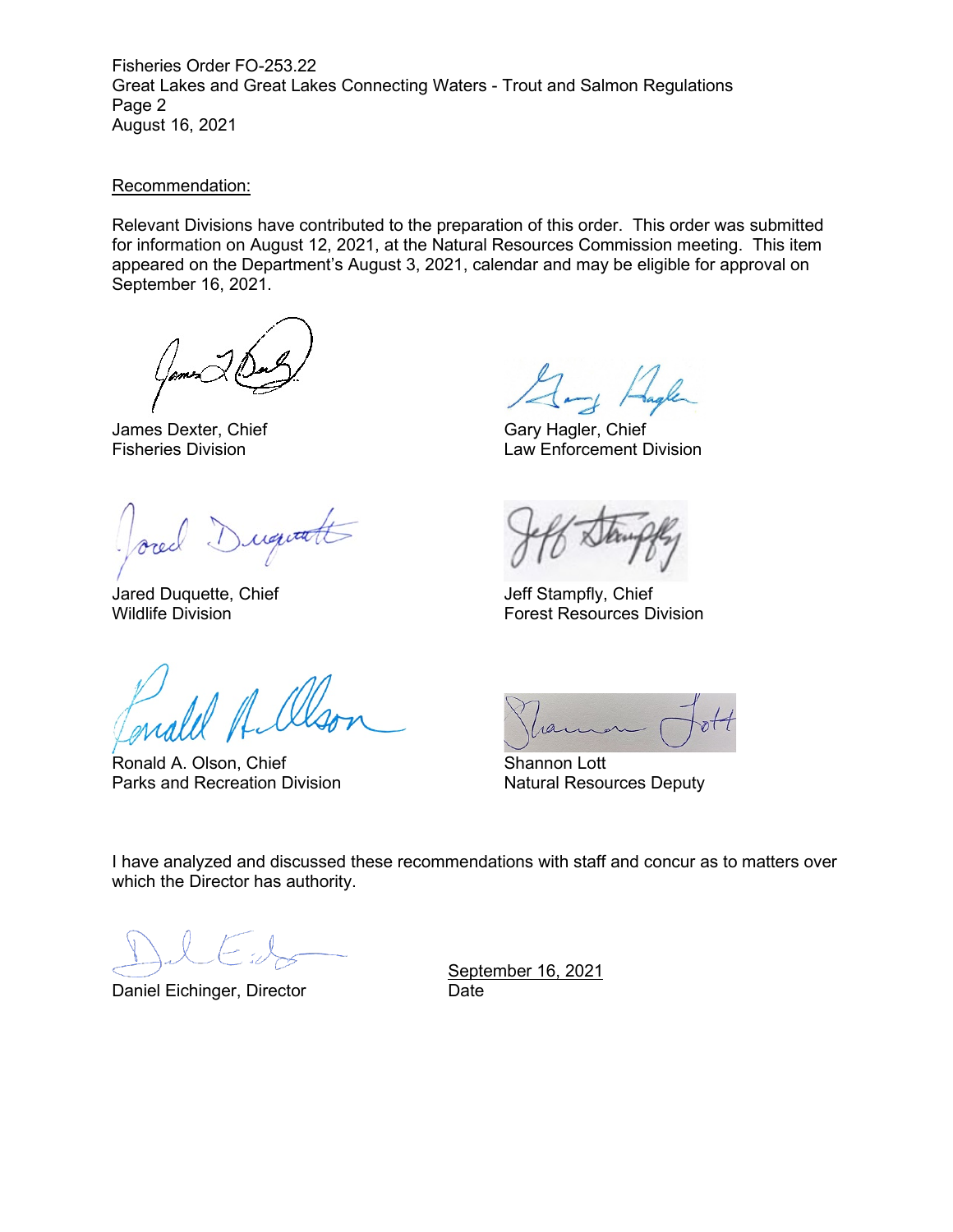# **FISHERIES ORDER**

# **Great Lakes and Great Lakes Connecting Waters - Trout and Salmon Regulations Order 253.22**

By authority conferred on the Natural Resources Commission and the Department of Natural Resources by Part 487 and Part 491 of 1994 PA 451, MCL 324.48701 to 324.48740, it is ordered on September 16, 2021, the following section(s) of the Fisheries Order shall read effective April 1, 2022, as follows:

The following regulations are established in the Great Lakes and Great Lakes Connecting Waters for trout and salmon:

As used in this order the following definition is provided:

1. Great Lakes Connecting Waters: refers to specific bodies of water in Michigan that connect the Great Lakes. The designated connecting waters are the St. Marys River, the St. Clair River (begins at the Fort Gratiot Light), Lake St. Clair, and the Detroit River (begins at the imaginary line extending due south of the Windmill Point Light, Wayne County, and ending at the imaginary east/west line drawn through the most southernly point of Celeron Island).

#### **Seasons--General**

Except as otherwise noted in the following sections of this order, the fishing and possession seasons on the Great Lakes and Great Lakes Connecting Waters are open for the entire year for all trout and salmon.

Exceptions to the general possession season:

- 1) The possession season for Lake Trout and Splake shall be January 1 September 30 in MM-1 through MM-5 in Lake Michigan.
- 2) The possession season for Lake Trout and Splake shall be open for the entire year in MM-6 through MM-8 in Lake Michigan.
- 3) The possession season for Lake Trout and Splake shall be January 1 September 30 in MH-1 and MH-2 in Lake Huron.
- 4) The possession season for Lake Trout and Splake shall be open for the entire year in MH-3 through MH-6 in Lake Huron.

#### **Size limits**

Minimum size limit shall be 10 inches for all species of trout and salmon, except as follows:

- 1) Brook Trout
	- *Lake Superior*

a) MI-1 through MI-8: the minimum size limit for Brook Trout shall be 20 inches.

2) Lake Trout

*Lake Michigan*

a) MM-1 through MM-8: the minimum size limit shall be 15 inches.

*Lake Huron*

a) MH-1 through MH-6: The minimum size limit shall be 15 inches.

*Lake Superior*

- a) MI-1 through MI-8: The minimum size limit shall be 15 inches, except that the daily possession limit shall not include more than one (1) Lake Trout 34 inches or greater.
- 3) Splake
	- *Lake Michigan*
		- a) MM-1 through MM-8: the minimum size limit shall be 15 inches.
	- *Lake Huron*
		- a) MH-1 through MH-6: The minimum size limit shall be 15 inches.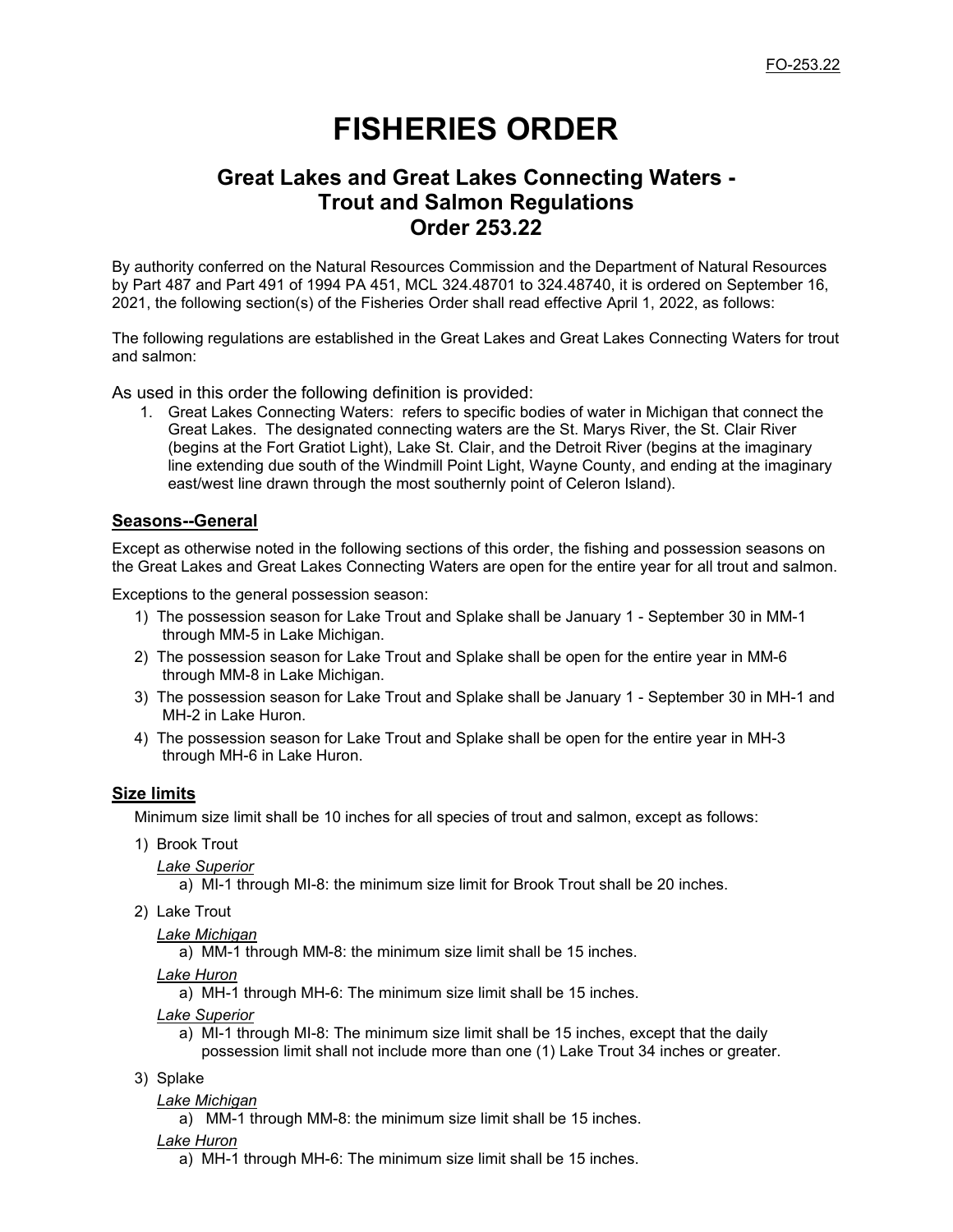*Lake Superior*

a) MI-1 through MI-8: The minimum size limit shall be 15 inches.

#### **Daily possession limits**

Five (5) trout and salmon in any combination, except that the daily possession limit shall not include more than three (3) Brook Trout, Brown Trout, Rainbow Trout\*, Lake Trout, Splake, or Atlantic Salmon. Additional exceptions are:

- 1) Lake Superior
	- a) The daily possession limit may include up to one (1) Brook Trout, except that the daily possession limit shall be zero (0) for Brook Trout within 4.5 miles of Isle Royale (waters of the Isle Royale National Park).
	- b) The daily possession limit may include up to five (5) Lake Trout in MI-4, MI-5, MI-6, MI-7, and MI-8.
- 2) St. Marys River
	- a) The daily possession limit may include up to ten (10) Pink Salmon from the last Saturday in April - September 30.
- 3) Lake Michigan
	- a) The daily possession limit may include up to two (2) Lake Trout in management units MM-1, MM-2, MM-3, MM-4, and MM-5.

\*Note: For the purpose of this order Rainbow Trout refers to both Rainbow Trout and Steelhead.

#### **LAKE TROUT MANAGEMENT UNITS – Great Lakes**

#### Lake Michigan

MM-1 is bounded on the southeast and south by the Michigan-Wisconsin boundary in Green Bay and on the east by a north-south line beginning near Fairport in Delta County at Longitude 086°40'W and extending south to the Wisconsin-Michigan border.

MM-2 is bounded on the west by MM-1, on the east by a north-south line beginning about 4 miles west of Seul Choix Point in Schoolcraft County at Longitude 086°00'W and extending southward to Latitude 45°20'N, and on the south by an east-west line at Latitude 45°20'N that extends west from Longitude 086°00'W to the Michigan-Wisconsin boundary.

MM-3 is bounded on the west by a north-south line from the shore about 4 miles west of Seul Choix Point in Schoolcraft County at Longitude 86°00'W and extending southward to its intersection with Latitude 45°10' N, on the east by the Mackinac Bridge, and on the south by an east-west line from Longitude 086°00'W at Latitude 45°10' N and extending eastward to the shore about 4 miles north of Eastport in Antrim County.

MM-4 includes all waters of Grand Traverse Bay south of Latitude 45°10'N.

MM-5 is bounded on the west by the Michigan-Wisconsin boundary, on the north by an east-west line beginning on the Michigan-Wisconsin boundary at Latitude 45°20'N and extending eastward along said latitude to Longitude 086°00'W, then southward along said longitude to Latitude 45°10'N, then eastward along said latitude to its intersection with the west shore of Leelanau County, and on the south by an east-west line beginning near Arcadia in Manistee County at Latitude 44°30'N and extending west to the Michigan-Wisconsin boundary.

MM-6 is bounded on the west by the Michigan-Wisconsin boundary, on the north by MM-5, and on the south by an east-west line from Little Sable Point in Oceana County at Latitude 43°40'N and extending westward to the Michigan-Wisconsin boundary.

MM-7 is bounded on the west by the Michigan-Wisconsin boundary, on the north by MM-6, and on the south by an east-west line from the Michigan shore about 4 miles north of Holland in Ottawa County at Latitude 42°50'N and extending westward to the Michigan-Wisconsin boundary.

MM-8 is bounded on the west by the Michigan-Wisconsin boundary and the Michigan-Illinois boundary, on the north by MM-7, and on the south by the Michigan-Indiana boundary.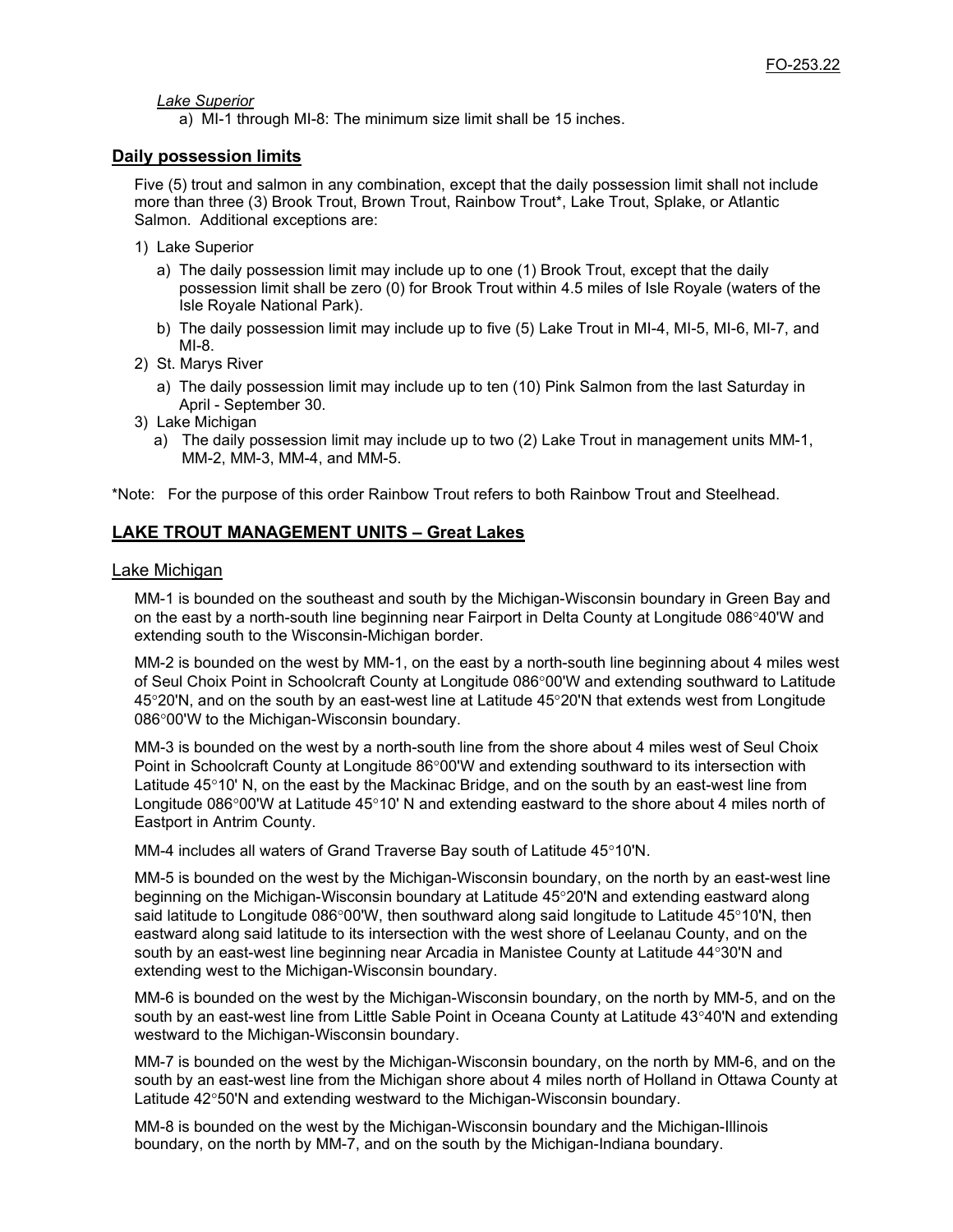#### Lake Huron

MH-1 is bounded on the west by the Mackinac Bridge, on the north by an east west line from the village of Detour in Chippewa County at Latitude 46°00'N to the west shore of Drummond Island and an east-west line from the east shore of Drummond Island at Latitude 46°00'N to the international boundary, and on the east and south by a line beginning where Longitude 083°30'W intersects the international boundary near Drummond Island in Chippewa County and extending southward along said longitude to Latitude 45°30'N, then extending westward along said latitude to Longitude 083°40'W, then extending southward along said longitude to shore about 3.5 miles southeast of Adams Point in Presque Isle County.

MH-2 is bounded on the north by MH-1, on the east by the international boundary, and on the south by an east-west line extending from the shore about one mile north of Black River in Alcona County at Latitude 44°50'N and extending eastward along said latitude to the International boundary.

MH-3 is bounded on the north by MH-2, on the east by the international boundary, and on the south by a line beginning on the shore on Au Sable Point in Iosco County at Latitude 44°20'N and extending eastward along said latitude to Longitude 083°10'W, then southward along said longitude to Latitude 44°10'N, then eastward along said latitude to the international boundary.

MH-4 is bounded on the north by MH-3 and on the east by a north-south line beginning on the shore about 2.6 miles southeast of Point aux Barques Lighthouse in Huron County at Latitude 44°00'N and extending eastward along said latitude to Longitude 082°40'W, then northward along said longitude to the southern boundary with MH-3 at Latitude 44°10'N.

MH-5 is bounded on the west by MH-4, on the north MH-3, on the east by the international boundary, and on the south by an east-west line beginning on the shore in the village of Forester in Sanilac County at Latitude 43°30'N and extending eastward along said latitude to the international boundary.

MH-6 is bounded on the north by MH-5, on the east by the international boundary, and on the south by the Blue Water Bridge in St. Clair County at Latitude 43°00'N.

#### Lake Superior

MI-1 is bounded on the west by the Michigan-Minnesota boundary, on the north by the international boundary, and on the south by a line beginning on the Minnesota boundary at Latitude 47°40'N extending eastward along said latitude to Longitude 088°30'W then northward along said longitude to Latitude 47°50'N then eastward along said latitude to Longitude 088°00'W then northward along said longitude to Latitude 48°00'N then eastward along said latitude to the international boundary.

MI-2 is bounded on the west by the Michigan-Minnesota and the Michigan-Wisconsin boundaries, on the north by MI-1, and on the east by a north-south line extending from the shore about 2.6 miles southwest of Fourteen Mile Point in Ontonagon County northward at Longitude 089°10'W to the southern border of MI-1 at Latitude 47°40'N.

MI-3 is bounded on the west by MI-2, on the north by MI-1, and on the east by a line extending northward from the shore about 1.4 miles east of Copper Harbor in Keweenaw County at Longitude 087°50'W to Latitude 47°30'N then eastward along said latitude to Longitude 087°40'W then northward along said longitude to the international border.

MI-4 is bounded on the west by MI-3, on the north by the international boundary, and on the southeast and east by a line beginning on the shore at Pine River Point in Marquette County at Longitude 087°50'W and extending northward along said longitude to Latitude 47°00'N then eastward along said latitude to Longitude 087°30'W then northward along said longitude to Latitude 47°10'N then eastward along said latitude to Longitude 087°20'W then northward along said longitude to Latitude 47°20'N then eastward along said latitude to Longitude 087°00'W then northward to the international boundary.

MI-5 is bounded on the west and north by MI-4 and on the east by a north-south line beginning on Laughing Fish Point in Alger County at Longitude 087°00'W and extending northward to Latitude 47°20'N.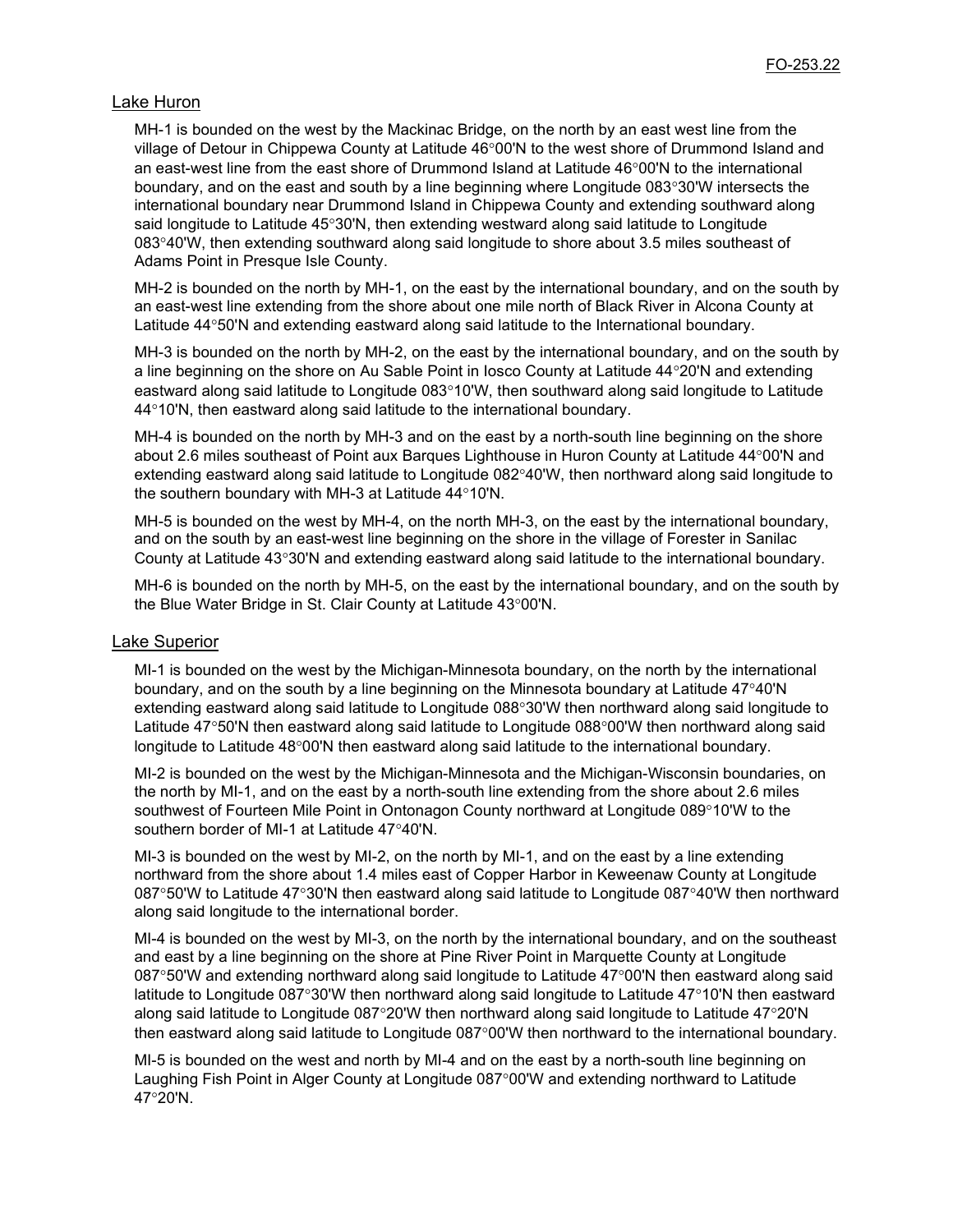MI-6 is bounded on the west by MI-4 and MI-5, on the north by the international boundary, and on the east by a north-south line beginning on Au Sable Point in Alger County at Longitude 086°10'W and extending northward to the international boundary.

MI-7 is bounded on the west by MI-6, on the north by the international boundary, and on the east by a north-south line beginning about four miles east of Crisp Point in Luce County at Longitude 085°20'W and extending northward to the international boundary

MI-8 is bounded on the west by MI-7, on the north and east by the international boundary with the easternmost border formed by a line from Brush Point in Chippewa County to Point aux Pins Ontario in the upper St. Marys River.

#### **Lake Trout Refuges – Great Lakes**

The following areas are established as refuge areas for Lake Trout rehabilitation and shall be closed to the taking, keeping, and sport fishing for Lake Trout.

1) Lake Michigan (North part)

All waters enclosed within an area bounded by a line commencing at a point (45°30' north latitude, 85°15' west longitude) 7¼ miles due west of the northwest corner of Section 30, T36N, R6W, (Emmet County, Michigan) on the Lake Michigan shoreline; then proceeding due west for 12 miles (to 45°30' north latitude, 85°30' west longitude); then proceeding due north for 6 miles (to 45°35' north latitude, 85°30' west longitude); then proceeding due west for 8 miles (to 45°35' north latitude, 85°40' west longitude); then proceeding due north for 11¼ miles (to 45°45' north latitude, 85°40' west longitude); then proceeding due west 16 miles (to 45°45' north latitude, 86°00' west longitude); then proceeding due south for 40 miles (to 45°10' north latitude, 86°00' west longitude); then proceeding due east for 8½ miles to (45°10' north latitude, 85°50' west longitude); then proceeding due north for 6 miles (to 45°15' north latitude, 85°50' west longitude); then proceeding due east for 7½ miles (to 45°15' north latitude, 85°40' west longitude); then proceeding due north for 6 miles (to 45°20' north latitude, 85°40' west longitude); then proceeding due east 16½ miles (to 45°20' north latitude, 85°20' west longitude) then proceeding due north 6 miles (to 45°25' north latitude, 85°20' west longitude); then, proceeding due east 4 miles (to 45°25' north latitude, 85°15' west longitude); then proceeding northerly to the point of beginning (45°30' north latitude, 85°15' west longitude).

2) Lake Michigan (Mid Lake)

All waters enclosed within an area bounded by a line commencing at a point 15 miles (43°40' north latitude, 86°50' west longitude) due west of the half (1/2) section line of Section 25, T15N, R19W, on the Lake Michigan shoreline (Oceana County); then proceeding 14.5 miles due west to the Michigan/Wisconsin boundary; then proceeding southerly along the boundary line to a point (43°03.5' north latitude, 87°05' west longitude) due west of the mouth of the Grand River (T8N, R16W, S30, Ottawa County) on the Lake Michigan shore; then proceeding due east 14 miles (to 43°03.5' north latitude, 86°50' west longitude); and then northerly to the point of beginning (43°40' north latitude, 86°50' west longitude).

3) Lake Huron (North end)

All waters enclosed within an area bounded by a line commencing at the southwest corner of Section 17, T41N, R5E (Chippewa County) on the Lake Huron shoreline for the point of beginning and proceeding due south 15 miles (to 45°45'North latitude, 83°50' west longitude), then proceeding due east 8 miles (to 45°45'North latitude, 83°40' west longitude); then proceeding 6 miles due south (to 45°40'North latitude, 83°40' west longitude); then proceeding due east to the Michigan-Ontario border; then proceeding northwesterly and then northeasterly along said border to a point due south of the southeast corner of Section 1, T41N, R7E (Chippewa County), on the said shoreline, and westerly along said shoreline to the point of beginning.

4) Lake Huron (6 Fathom Bank)

All waters enclosed within an area bounded by a line commencing at a point in Lake Huron at 45°00'north latitude, 82°45'E west longitude; then proceeding due east to the international boundary line between the U.S. and Canada; thence in a southeasterly direction to 44°40'north latitude; thence due west to 44°40'north latitude, 82°45'E west longitude; then proceeding due north to the point of beginning.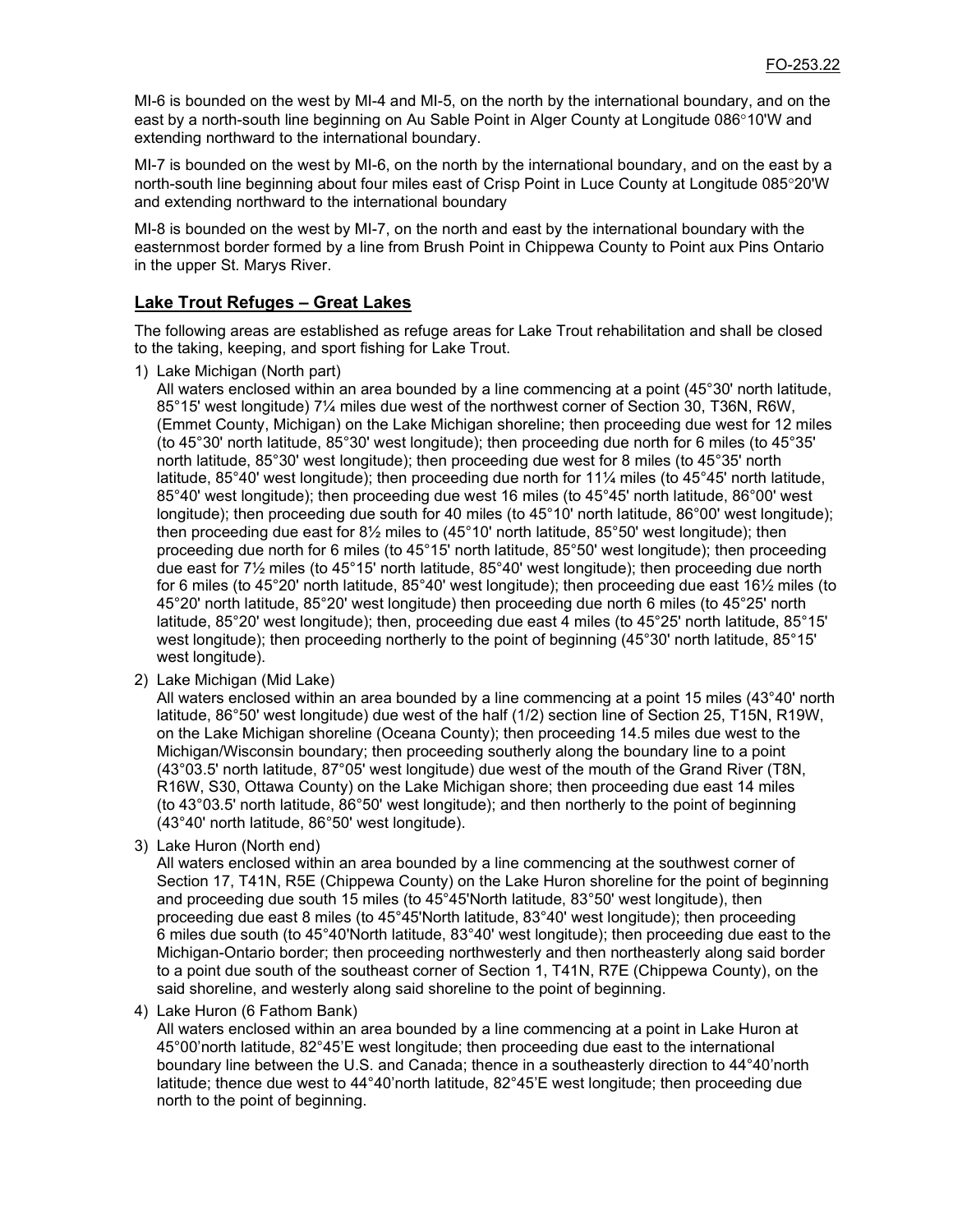This order shall be assigned number FO-253.22, and is titled "Great Lakes and Great Lakes Connecting Waters - Trout and Salmon Regulations".

This order supersedes the order titled "Statewide Trout, Salmon, Whitefish, Cisco, Grayling and Smelt Regulations," effective April 17, 2020, and was assigned number FO-200.20A.

This order shall take effect on April 1, 2022 and shall remain in effect until amended/rescinded.

Issued on this 16th day of September 2021.

Approved as to matters over which the Natural Resources Commission has authority.

 Carol Moncrieff Rose, Chair Natural Resources Commission

Approved as to matters over which the Director has authority.

 Daniel Eichinger **Director**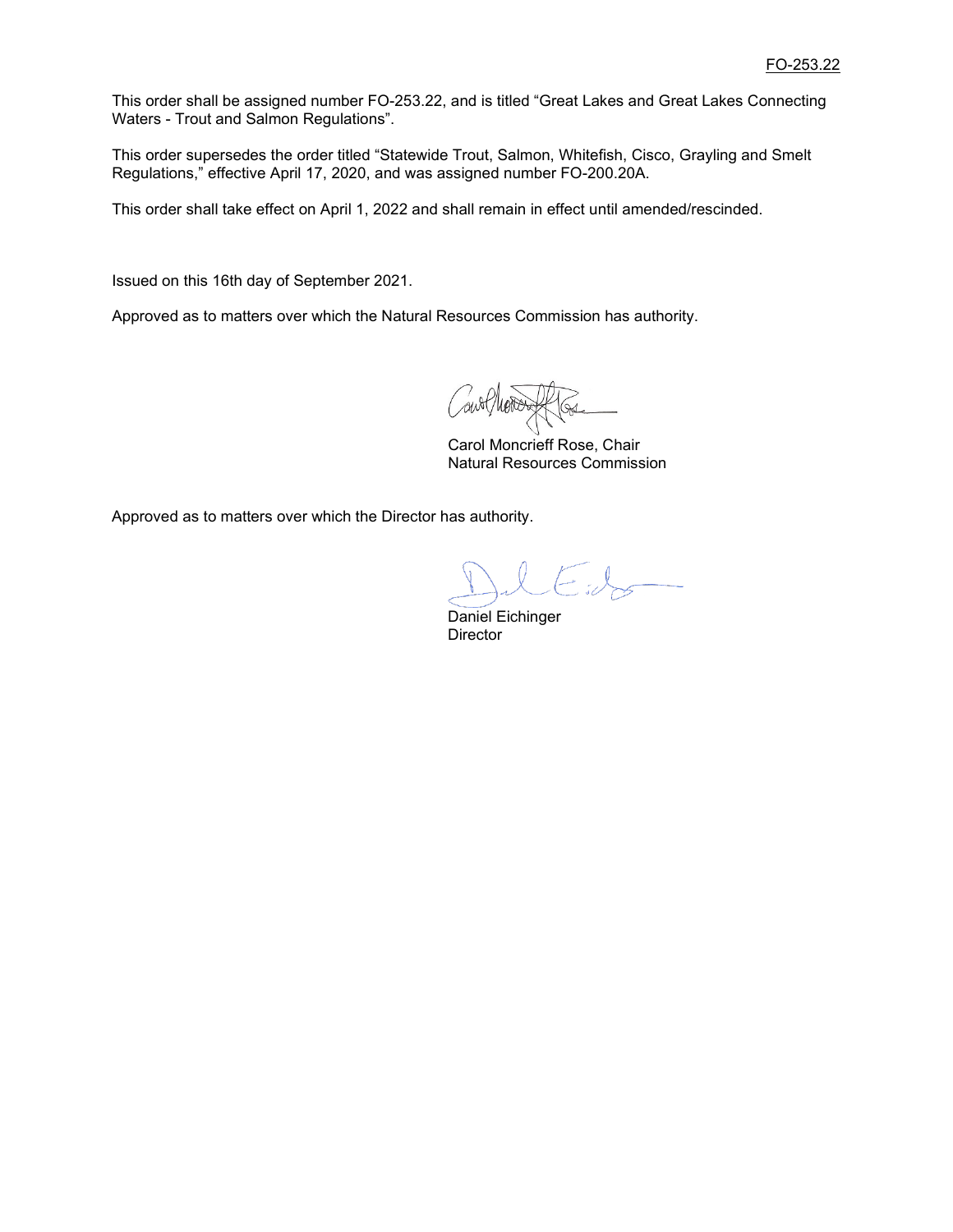

GRETCHEN WHITMER GOVERNOR

# STATE OF MICHIGAN DEPARTMENT OF NATURAL RESOURCES

LANSING



DANIEL EICHINGER DIRECTOR

SUBMITTED: July 19, 2021

RESUBMITTED: August 16, 2021

**APPROVED September 16, 2021 MICHIGAN NATURAL RESOURCES COMMISSION** Parmalie 100Ke

**(ASSISTANT TO THE COMMISSION)**

MEMORANDUM TO THE NATURAL RESOURCES COMMISSION

Subject: Fisheries Order 254.22 Inland Lakes - Trout and Salmon Regulations

## Authority:

The Natural Resources and Environmental Protection Act, 1994 PA 451, authorizes the Director and the Commission to issue orders to regulate the taking of fish in the waters of this state.

## Discussion and Background:

Fisheries Order 254 establishes regulations for trout and salmon on inland lakes. The information in this order was formerly listed in FO-200 "Statewide Trout, Salmon, Whitefish, Cisco, Grayling and Smelt Regulations," and will now be listed in this order. The Department proposes modifying the regulation "Type" on four waters, which influences the season duration or minimum size limits. Additionally, 15 waters are recommended for removal from this order. Twelve of the recommended removals are associated with shifting towards warmwater species management and the other three waters are proposed to be removed because recent land transactions resulted in the loss of angler access.

The Department proposes the following regulatory amendments for this order:

Lake Type Changes

- 1. Lake Charlevoix, including Round Lake (Charlevoix): Change from Type E to F will reduce size limits plus unify regulations between pier fishing and Lake Charlevoix.
- 2. Camp 8 Lake (Luce): Change from Type B to C reduce minimum size limits.
- 3. Bright Lake (Crawford): Change from Type A to B expand fishing season.
- 4. Mirror Lake (Ontonagon): Change from Type B to C reduce minimum size limits.

Lake Removals

- 1. Bell Lake (Luce): Remove Type E loss of angler access.
- 2. Peanut Lake (Luce): Remove Type E change to warmwater species management.
- 3. Silver Lake (Marquette): Remove Type A loss of angler access.
- 4. Castle Rock Pond (Mackinac): Remove Type A change to warmwater species management.
- 5. Lake 15 (Montmorency): Remove Type B change to warmwater species management.
- 6. Twin Lake #1 (Cheboygan): Remove Type B change to warmwater species management.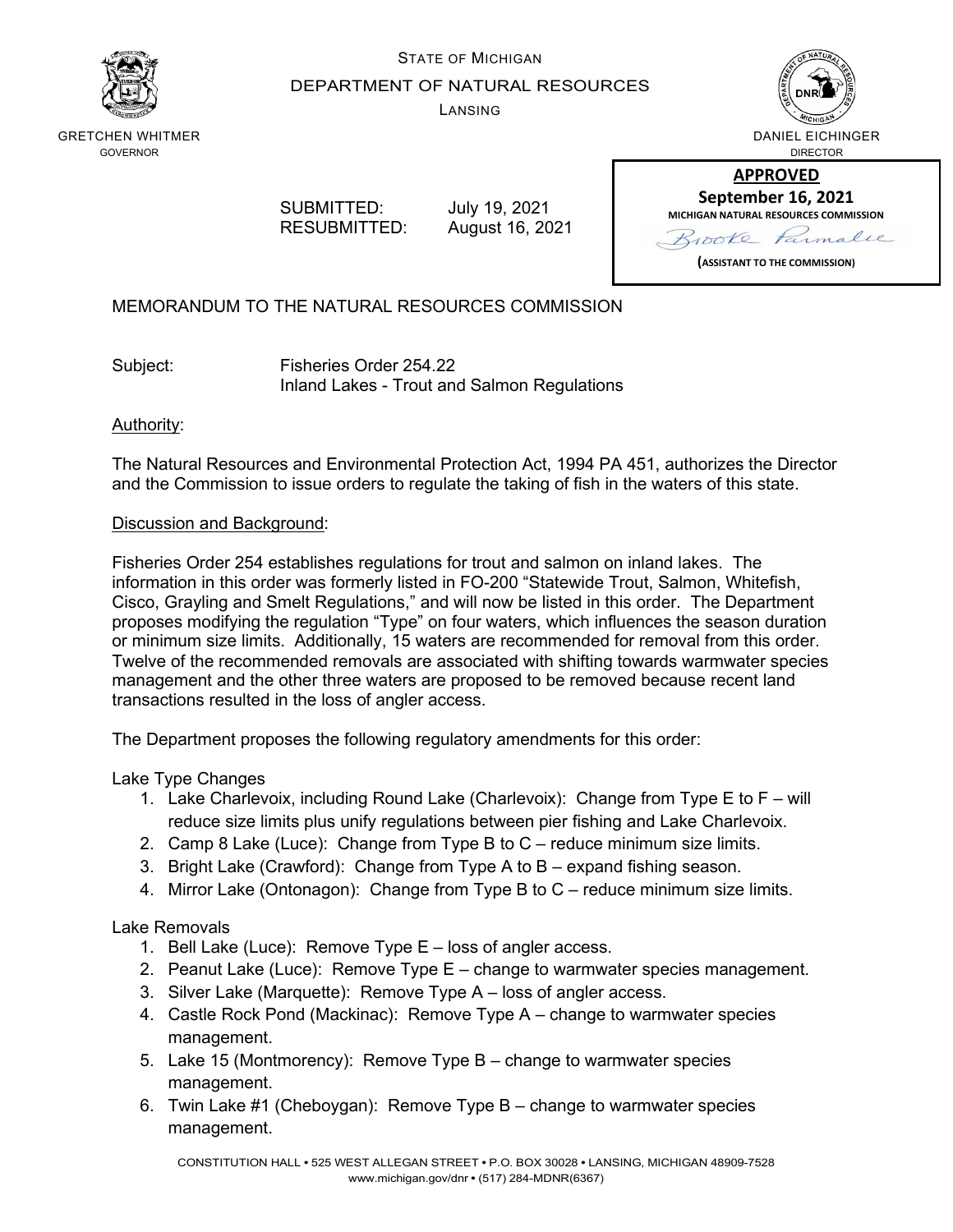Fisheries Order FO-254.22 Inland Lakes - Trout and Salmon Regulations Page 2 August 16, 2021

- 7. Lake Alice (Baraga): Remove Type D loss of angler access.
- 8. Lime Lake (Kent): Remove Type C change to warmwater species management.
- 9. Emily Lake (Houghton): Remove Type B change to warmwater species management.
- 10. Finger Lake (Gogebic): Remove Type B change to warmwater species management.
- 11. Lake on Three (Houghton): Remove Type B change to warmwater species management.
- 12. Little Duck Lake (Gogebic): Remove Type B change to warmwater species management.
- 13. Mishike Lake (Gogebic): Remove Type A change to warmwater species management.
- 14. North Pauls Lake (Marquette): Remove Type D change to warmwater species management.
- 15. South Pauls Lake (Marquette): Remove Type D change to warmwater species management.

#### *Issue Pros and Cons*

Trout are no longer being managed in the waters that are recommended for removal from this order. Removing lakes from the order will result in removal from the online inland trout and salmon regulation maps, so anglers will not travel to these waters expecting to catch trout. These waters will now have more liberalized fishing seasons and management will focus on warmwater species. Waters recommended to be changed to other "Types" will expand angler opportunities by allowing harvest of smaller fish and will expand the fishing season in one location where angler access has been improved. There are no cons identified.

#### *Biological*

Waters where stocked trout are not reaching the existing minimum size limits for harvest result in reduced angling opportunities, and managers are responding by changing to less restrictive regulations. This will allow for more harvest of fish placed in these waters for angling and harvest opportunities. Waters that were previously managed for trout that no longer support trout fishing opportunities need to be adjusted to the changing habitat conditions. Some marginally suitable waters for trout have been stocked for several years, however, a warming climate has resulted in habitat shifts that are more favorable for warmwater species. Managers are moving away from labor intensive and ineffective trout management on marginal waters and instead are shifting toward management efforts that better align with the available habitat for warmwater fisheries

#### *Social*

Anglers support regulations that are based upon the science and are biologically sound. Fishing in waters where fish do not grow or live long enough to reach the size limit can be frustrating.

#### *Economic*

The Department does not expect the proposed changes to have any significant budgetary or personnel implications.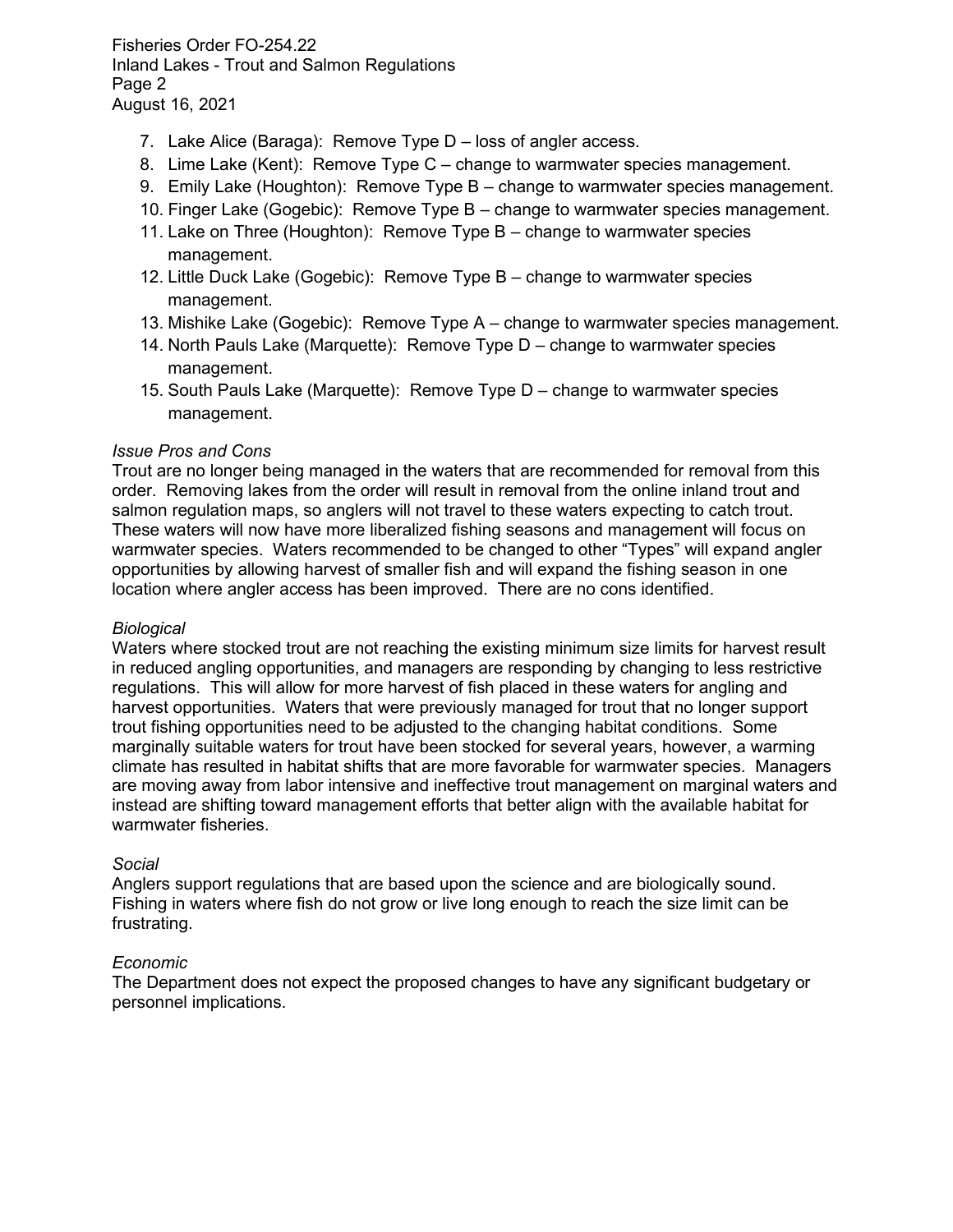Fisheries Order FO-254.22 Inland Lakes - Trout and Salmon Regulations Page 3 August 16, 2021

#### Recommendation:

Relevant Divisions have contributed to the preparation of this order. This order was submitted for information on August 12, 2021, at the Natural Resources Commission meeting. This item appeared on the Department's August 3, 2021, calendar and may be eligible for approval on September 16, 2021.

James Dexter, Chief Gary Hagler, Chief Chief Gary Hagler, Chief Chief Gary Hagler, Chief Chief Chief Chief Law Enforcement Div

) ugutt

Jared Duquette, Chief Jeff Stampfly, Chief

Ronald A. Olson, Chief Shannon Lott Parks and Recreation Division Natural Resources Deputy

Law Enforcement Division

Forest Resources Division

 $101$ 

I have analyzed and discussed these recommendations with staff and concur as to matters over which the Director has authority.

Daniel Eichinger, Director

September 16, 2021<br>Date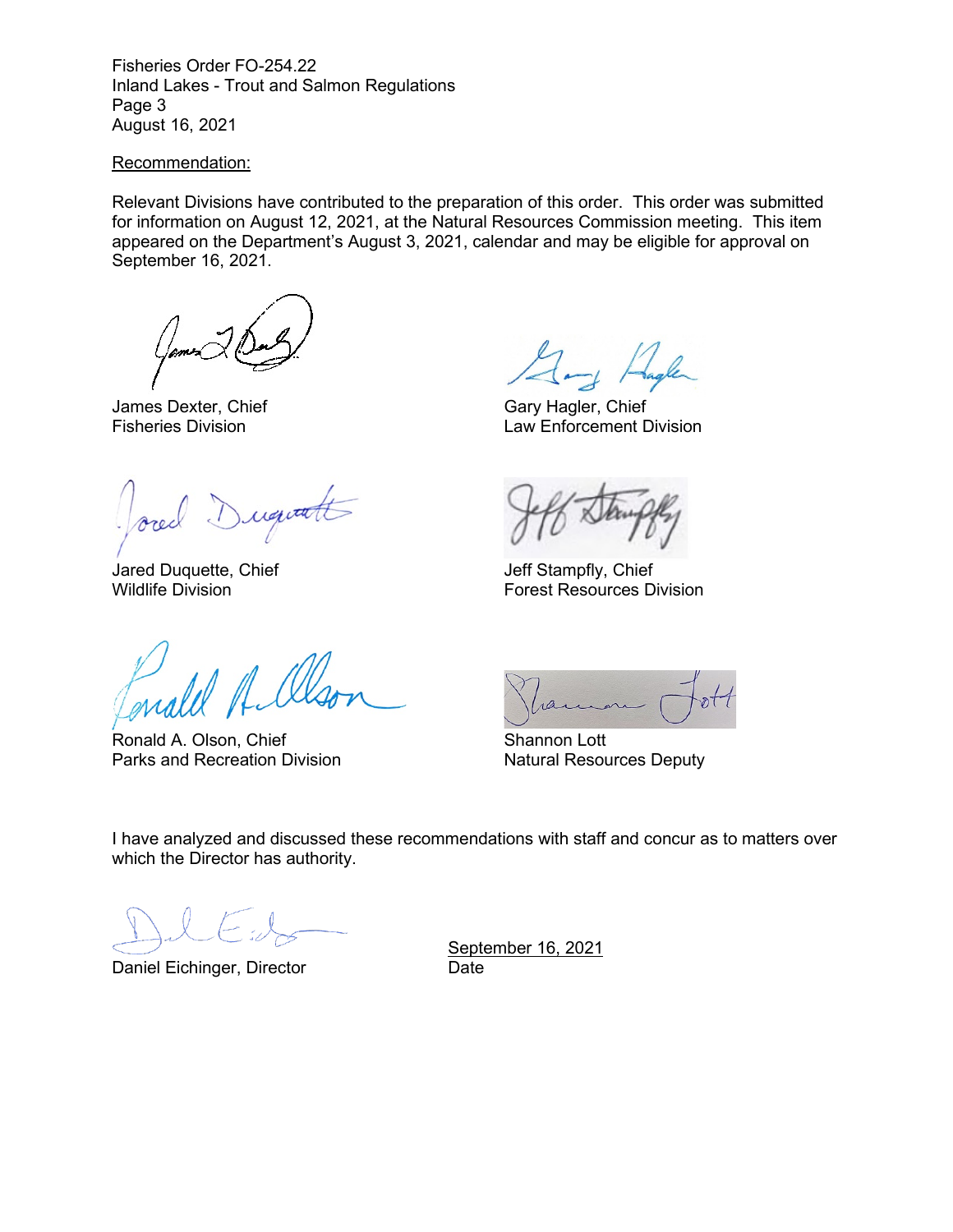# **FISHERIES ORDER**

# **Inland Lakes - Trout and Salmon Regulations Order 254.22**

By authority conferred on the Natural Resources Commission and the Department of Natural Resources by Part 487 and Part 491 of 1994 PA 451, MCL 324.48701 to 324.48740, it is ordered on September 16, 2021, the following section(s) of the Fisheries Order shall read effective April 1, 2022, as follows:

The following regulations are established for trout and salmon on inland lakes:

\*Note: For the purpose of this order Rainbow Trout refers to both Rainbow Trout and Steelhead.

#### **Trout and Salmon in Inland Lakes**

On those inland lakes designated below as Types A, B, C, D and E, the minimum size limits for Chinook Salmon, Coho Salmon, Pink Salmon, and Atlantic Salmon shall be as follows:

| Minimum size limit |
|--------------------|
| 10 inches          |
| 10 inches          |
| 10 inches          |
| 15 inches          |
|                    |

Notwithstanding any other order of the Department, for any inland lake not classified below the fishing and possession seasons are open for the entire year to the taking of trout, the minimum size limit shall be 8 inches except, the daily possession limit shall be five (5) trout\*\*, and all types of natural bait and artificial lures may be used.

\*\*Note: The daily possession limit shall not include more than three (3) trout 15 inches or greater.

#### **Type A Lakes**

- Fishing season: last Saturday in April October 31.
- Possession season: last Saturday in April October 31.
- Tackle: natural baits except minnows (dead or alive) and artificial lures may be used.
- Daily Possession Limit: five (5) trout, except that the daily possession limit shall not include more than three (3) trout 15 inches or greater.
- Size limits:

| <b>Species</b>       | Minimum size limit |
|----------------------|--------------------|
| <b>Brook Trout</b>   | 10 inches          |
| <b>Brown Trout</b>   | 12 inches          |
| <b>Rainbow Trout</b> | 12 inches          |
| Splake               | 12 inches          |
| Lake Trout           | 15 inches          |

Following is a listing of Type A lakes. Type A lakes are managed strictly for trout and, as such, are designated trout lakes.

| Type A Designated Trout Lakes |                               |  |
|-------------------------------|-------------------------------|--|
| County                        | Lake Name                     |  |
| Alger                         | Addis Lakes (T46N, R20W, S33) |  |
| Alger                         | Bette's Pond                  |  |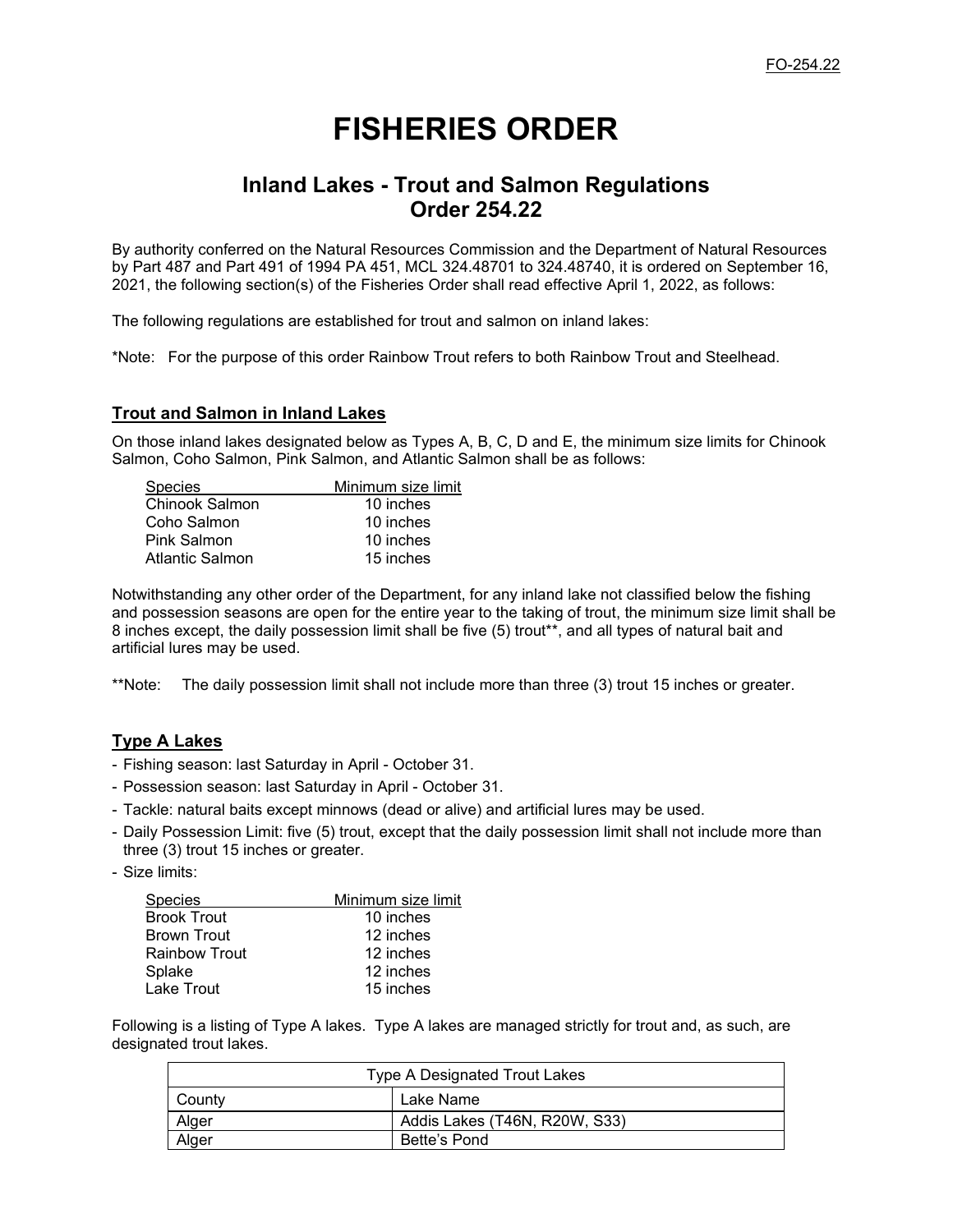| <b>Type A Designated Trout Lakes</b> |                                     |  |
|--------------------------------------|-------------------------------------|--|
| County                               | Lake Name                           |  |
| Alger                                | <b>Brian's Pond</b>                 |  |
| Alger                                | Cox Pond (T46N, R19W, S13)          |  |
| Alger                                | <b>Grand Marais Lake</b>            |  |
| Alger                                | <b>Hike Lake</b>                    |  |
| Alger                                | Irwin Lake                          |  |
| Alger                                | Rock Lake                           |  |
| Alger                                | <b>Rock River Pond</b>              |  |
| Alger                                | Sitka Lake (T48N, R13W, S9)         |  |
| Alger                                | Sullivan Lake (T49N, R15W, S21)     |  |
| Alger                                | <b>Trueman Lake</b>                 |  |
| Alger                                | West John's Lake (T48N, R13W, S26)  |  |
| Chippewa                             | <b>Highbanks Lake</b>               |  |
| Chippewa                             | Naomikong Lake                      |  |
| Chippewa                             | Naomikong Pond                      |  |
| Crawford                             | <b>Kneff Lake</b>                   |  |
| Crawford                             | Shupac Lake                         |  |
| Delta                                | <b>Bear Lake</b>                    |  |
| Delta                                | Carr Lake (T43N, R18W, S36)         |  |
| Delta                                | Carr Ponds (T43N, R18W, S26)        |  |
| Delta                                | Kilpecker Pond (T43N, R18W, S11)    |  |
| Delta                                | Norway Lake                         |  |
| Delta                                | Wintergreen Lake (T43N, R18W, S36)  |  |
| Delta                                | <b>Zigmaul Pond</b>                 |  |
| Gogebic                              | Castle Lake                         |  |
| Gogebic                              | Cornelia Lake                       |  |
| Houghton                             | Penegor Lake                        |  |
| Iron                                 | Deadman's Lake (T41N, R32W, S5 & 8) |  |
| Iron                                 | Fortune Pond (T43N, R33W, S25)      |  |
| Iron                                 | Killdeer Lake                       |  |
| Iron                                 | Madelyn Lake                        |  |
| Iron                                 | <b>Skyline Lake</b>                 |  |
| Iron                                 | Spree Lake                          |  |
| Keweenaw                             | No Name Pond (T57N, R31W, S8)       |  |
| Luce                                 | <b>Bennett Springs Lake</b>         |  |
| Luce                                 | Brockies Pond (T46N, R11W, S1)      |  |
| Luce                                 | Bullhead Lake (T49N, R11W, S34)     |  |
| Luce                                 | Dairy Lake                          |  |
| Luce                                 | <b>Holland Lake</b>                 |  |
| Luce                                 | <b>Jack Lake</b>                    |  |
| Luce                                 | Little Whorl Lake                   |  |
| Luce                                 | <b>Pratt Lake</b>                   |  |
| Luce                                 | Silver Creek Pond                   |  |
| Luce                                 | Syphon Lake                         |  |
| Luce                                 | <b>Trout Lake</b>                   |  |
| Luce                                 | <b>Ward Lake</b>                    |  |
| Luce                                 | <b>Wolverine Lake</b>               |  |
| Luce                                 | Youngs Lake                         |  |
| Mackinac                             | Millecoquins Pond                   |  |
| Marquette                            | Cranberry Lake (T45N, R30W, S10)    |  |
| Marquette                            | <b>Just Lake</b>                    |  |
| Marquette                            | Island Lake (T45N, R30W, S14)       |  |
| Marquette                            | Moccasin Lake                       |  |
| Marquette                            | Section 13 Lake                     |  |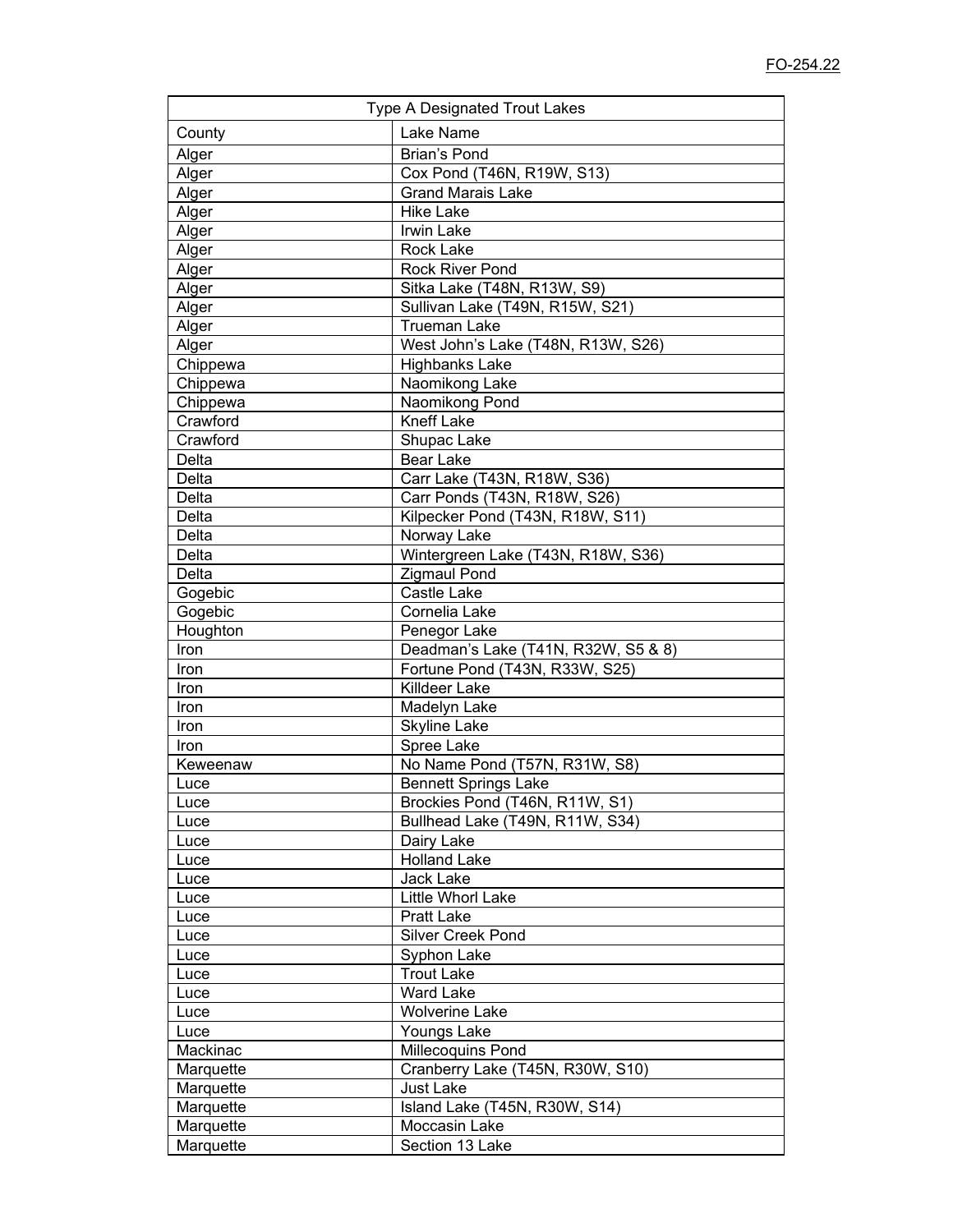| <b>Type A Designated Trout Lakes</b> |                    |  |
|--------------------------------------|--------------------|--|
| County                               | Lake Name          |  |
| Marquette                            | Slough Lake        |  |
| Marquette                            | Swanzy Lake        |  |
| Oscoda                               | <b>Crater Lake</b> |  |
| Schoolcraft                          | Kings Pond         |  |
| Schoolcraft                          | Lost Lake          |  |
| Schoolcraft                          | <b>Spring Pond</b> |  |

## **Type B Lakes**

- Fishing season: open for the entire year.
- Possession season: open for the entire year.
- Tackle: all types of natural bait and artificial lures may be used.
- Daily Possession Limit: five (5) trout, except that the daily possession limit shall not include more than three (3) trout 15 inches or greater.
- Size limits:

| <b>Species</b>       | Minimum size limit |
|----------------------|--------------------|
| <b>Brook Trout</b>   | 10 inches          |
| <b>Brown Trout</b>   | 12 inches          |
| <b>Rainbow Trout</b> | 12 inches          |
| Splake               | 12 inches          |
| Lake Trout           | 15 inches          |

Following is a listing of Type B lakes.

| <b>Type B Trout Lakes</b> |                                           |  |
|---------------------------|-------------------------------------------|--|
| County                    | Lake Name                                 |  |
| Alcona                    | <b>Reid Lake</b>                          |  |
| Alcona                    | South Hoist Lake                          |  |
| Alger                     | Ackerman Lake                             |  |
| Alger                     | Cheryl's Pond (T44N, R19W, S25)           |  |
| Alger                     | Kay's Pond                                |  |
| Alger                     | Mirror Lake                               |  |
| Alger                     | North (Upper) Shoe Lake (T48N, R17W, S36) |  |
| Alger                     | Sawaski Pond (T44N, R19W, S14)            |  |
| Antrim                    | Green Lake                                |  |
| Baraga                    | <b>Roland Lake</b>                        |  |
| <b>Barry</b>              | Deep Lake                                 |  |
| Cass                      | <b>Birch Lake</b>                         |  |
| Cass                      | <b>Hemlock Lake</b>                       |  |
| Charlevoix                | Louise Lake                               |  |
| Cheboygan                 | <b>Silver Lake</b>                        |  |
| Cheboygan                 | Weber Lake                                |  |
| Chippewa                  | Dukes Lake                                |  |
| Crawford                  | <b>Bright Lake</b>                        |  |
| Emmet, Charlevoix         | Walloon Lake                              |  |
| Gogebic                   | <b>Beatons Lake</b>                       |  |
| Gogebic                   | Imp Lake                                  |  |
| Gogebic                   | Moon Lake                                 |  |
| <b>Grand Traverse</b>     | Duck Lake                                 |  |
| <b>Grand Traverse</b>     | <b>Green Lake</b>                         |  |
| Iron                      | Chicagon Lake                             |  |
| Iron                      | <b>Ellen Lake</b>                         |  |
| <b>Iron</b>               | Golden Lake                               |  |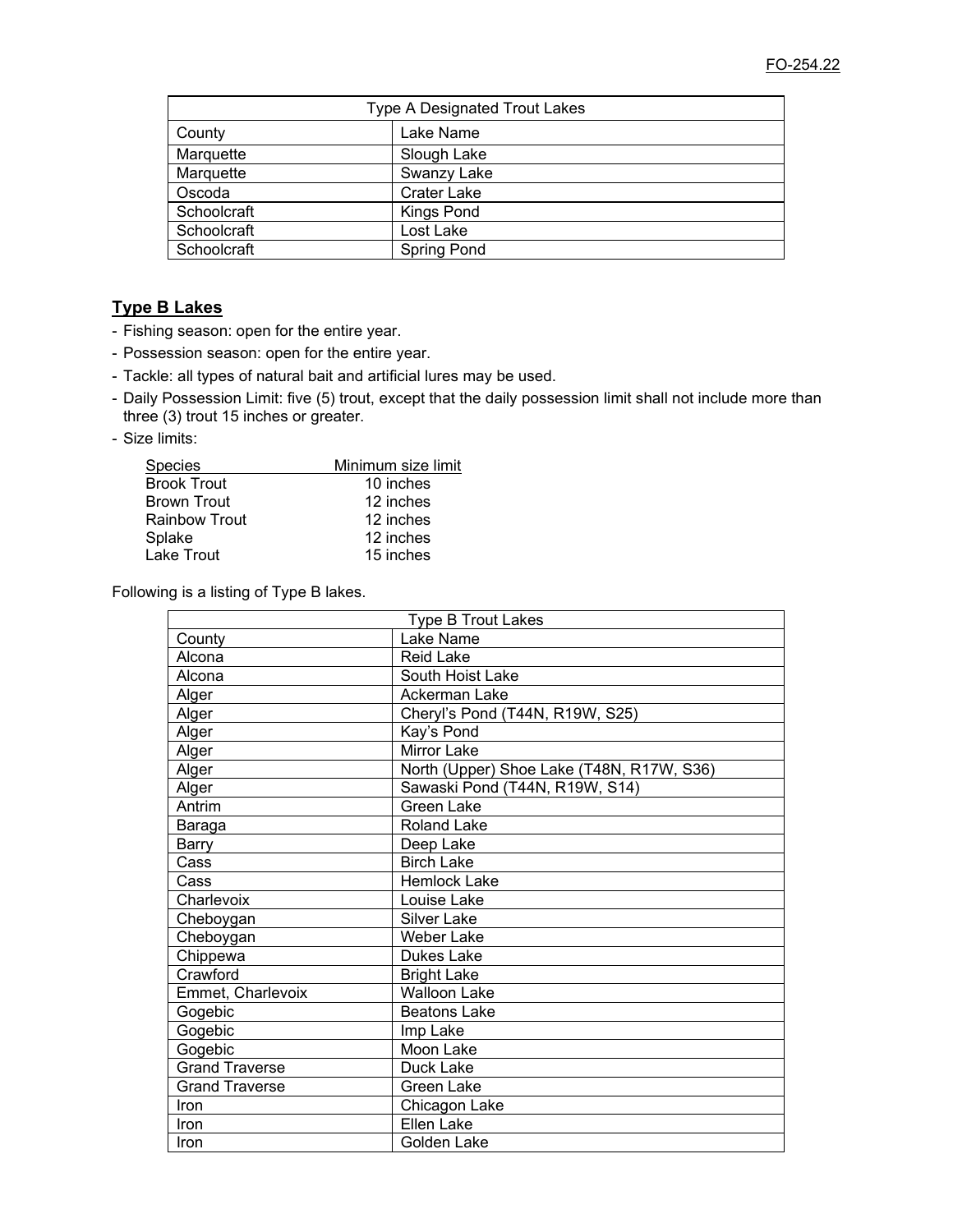| <b>Type B Trout Lakes</b> |                                            |  |
|---------------------------|--------------------------------------------|--|
| County                    | Lake Name                                  |  |
| Iron                      | Lake Ottawa                                |  |
| Kalkaska                  | <b>Bear Lake</b>                           |  |
| Kalkaska                  | <b>Big Blue Lake</b>                       |  |
| Kalkaska                  | North Blue Lake                            |  |
| Luce                      | Pretty lake                                |  |
| Luce                      | <b>Tank Lake</b>                           |  |
| Marquette                 | Bass Lake (T45N, R26W, S29)                |  |
| Marquette                 | <b>Brocky Lake</b>                         |  |
| Marquette                 | Cedar Lake (T47N, R27W, S11)               |  |
| Marquette                 | Forestville Basin (T48N, R25W, S8)         |  |
| Marquette                 | Little Brocky Lake                         |  |
| Marquette                 | Little Shag Lake                           |  |
| Marquette                 | Perch Lake (T46N, R29W, S8)                |  |
| Marquette                 | <b>Silver Lake Basin</b>                   |  |
| Marquette                 | Twin Lake (T45N, R30W, S23)                |  |
| Montmorency               | Avalon Lake                                |  |
| Montmorency               | <b>Clear Lake</b>                          |  |
| Montmorency               | <b>McCormick Lake</b>                      |  |
| Ogemaw                    | Lake George (T21N, R2E, S18)               |  |
| Ontonagon                 | Courtney Lake                              |  |
| Oscoda                    | Loon Lake                                  |  |
| Otsego                    | <b>Big Chub Lake</b>                       |  |
| Otsego                    | <b>Bridge Lake</b>                         |  |
| Otsego                    | <b>Heart Lake</b>                          |  |
| Otsego                    | <b>Pickerel Lake</b>                       |  |
| Presque Isle              | Bear Den Lake (T33N, R2E, S32)             |  |
| Schoolcraft               | Banana Lake                                |  |
| Schoolcraft               | Bear Lake (Nineteen Lake, T44N, R18W, S27) |  |

## **Type C Lakes**

- Fishing season: open for the entire year.
- Possession season: open for the entire year.
- Tackle: all types of natural bait and artificial lures may be used.
- Daily Possession Limit: five (5) trout, except that the daily possession limit shall not include more than three (3) trout 15 inches or greater.
- Size limits:

| Species       | Minimum size limit |
|---------------|--------------------|
| Brook Trout   | 8 inches           |
| Brown Trout   | 8 inches           |
| Rainbow Trout | 8 inches           |
| Splake        | 8 inches           |
| Lake Trout    | 8 inches           |

Following is a listing of Type C lakes.

| <b>Type C Trout Lakes</b> |                      |  |
|---------------------------|----------------------|--|
| County                    | Lake Name            |  |
| Antrim                    | <b>Bellaire Pond</b> |  |
| Berrien                   | Singer Lake          |  |
| <b>Branch</b>             | Cary Lake            |  |
| Cass                      | Harwood Lake         |  |
| <b>Grand Traverse</b>     | Sand Lake #1         |  |
| Hillsdale                 | Bear Lake            |  |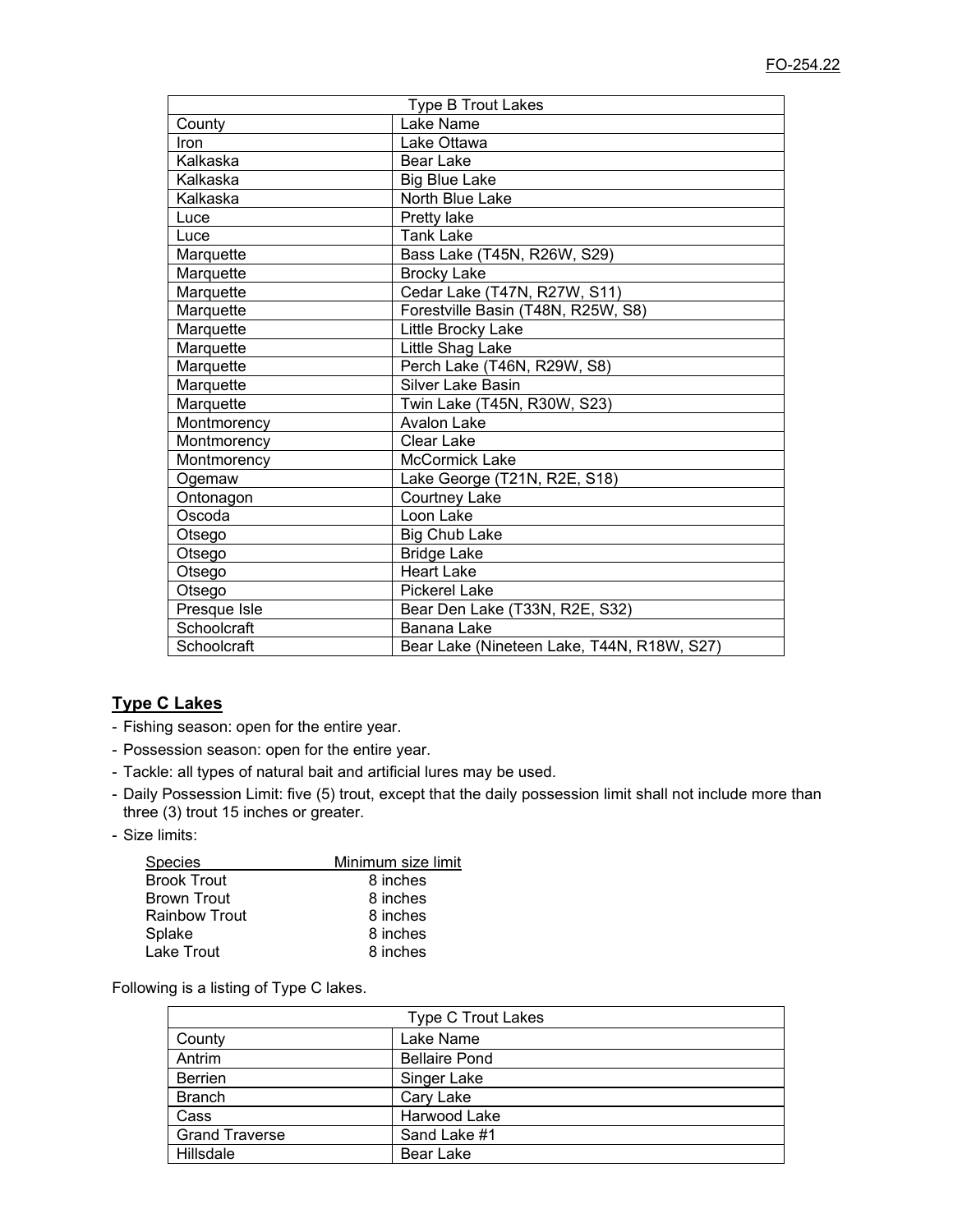| <b>Type C Trout Lakes</b> |                                      |  |
|---------------------------|--------------------------------------|--|
| County                    | Lake Name                            |  |
| Hillsdale                 | <b>Bird Lake</b>                     |  |
| Jackson                   | Farwell Lake (T4S, R2W, S25/36)      |  |
| Jackson                   | Swains Lake                          |  |
| Kalamazoo                 | Little Paw Paw Lake (T3S, R12W, S31) |  |
| Kalamazoo                 | <b>Ruppert Lake</b>                  |  |
| Kalkaska                  | <b>Big Guernsey Lake</b>             |  |
| Kalkaska                  | <b>Big Twin Lake</b>                 |  |
| Kalkaska                  | <b>Starvation Lake</b>               |  |
| Leelanau                  | Lime Lake                            |  |
| Lenawee                   | Allens Lake (T5S, R2E, S10)          |  |
| Lenawee                   | Deep Lake                            |  |
| Luce                      | Camp 8 Lake                          |  |
| Montcalm                  | Marl Lake                            |  |
| Montcalm                  | Nevins Lake                          |  |
| Muskegon                  | <b>Half Moon Lake</b>                |  |
| Newaygo                   | Condon Lake                          |  |
| Oakland                   | Maceday Lake (T3N, R9E, S7)          |  |
| Ontonagon                 | <b>Mirror Lake</b>                   |  |
| Ontonagon                 | Trout Creek Pond (T47N, R38W, S14)   |  |
| Osceola                   | <b>Center Lake</b>                   |  |
| Van Buren                 | <b>Shafer Lake</b>                   |  |

# **Type D Lakes**

- Fishing season: last Saturday in April October 31.
- Possession season: last Saturday in April October 31.
- Tackle: only artificial lures may be used. It shall be unlawful to use or possess live bait, dead or preserved bait, organic or processed food on any of the waters or on shore.
- Daily Possession Limit: one (1) trout.
- Size limits:

| Species       | Minimum size limit |
|---------------|--------------------|
| Brook Trout   | 15 inches          |
| Brown Trout   | 15 inches          |
| Rainbow Trout | 15 inches          |
| Splake        | 15 inches          |
| Lake Trout    | 15 inches          |

Following is a listing of Type D lakes. Type D lakes are managed for trout and, as such, are designated trout lakes.

| <b>Type D Designated Trout Lakes</b> |                                     |  |
|--------------------------------------|-------------------------------------|--|
| County                               | Lake Name                           |  |
| Cheboygan                            | Hemlock Lake (T3N, R1W, S34, 35)    |  |
| Gogebic                              | <b>Redboat Lake</b>                 |  |
| Houghton                             | Clear Lake                          |  |
| Houghton                             | <b>Perrault Lake</b>                |  |
| <b>Iron</b>                          | <b>Forest Lake</b>                  |  |
| <b>Iron</b>                          | <b>Timber Lake</b>                  |  |
| Keweenaw                             | Lost Lake                           |  |
| Luce                                 | Deer Lake                           |  |
| Luce                                 | Moon Lake                           |  |
| Luce                                 | Sid Lake                            |  |
| Marquette                            | South Kidney Lake (T45N, R26W, S28) |  |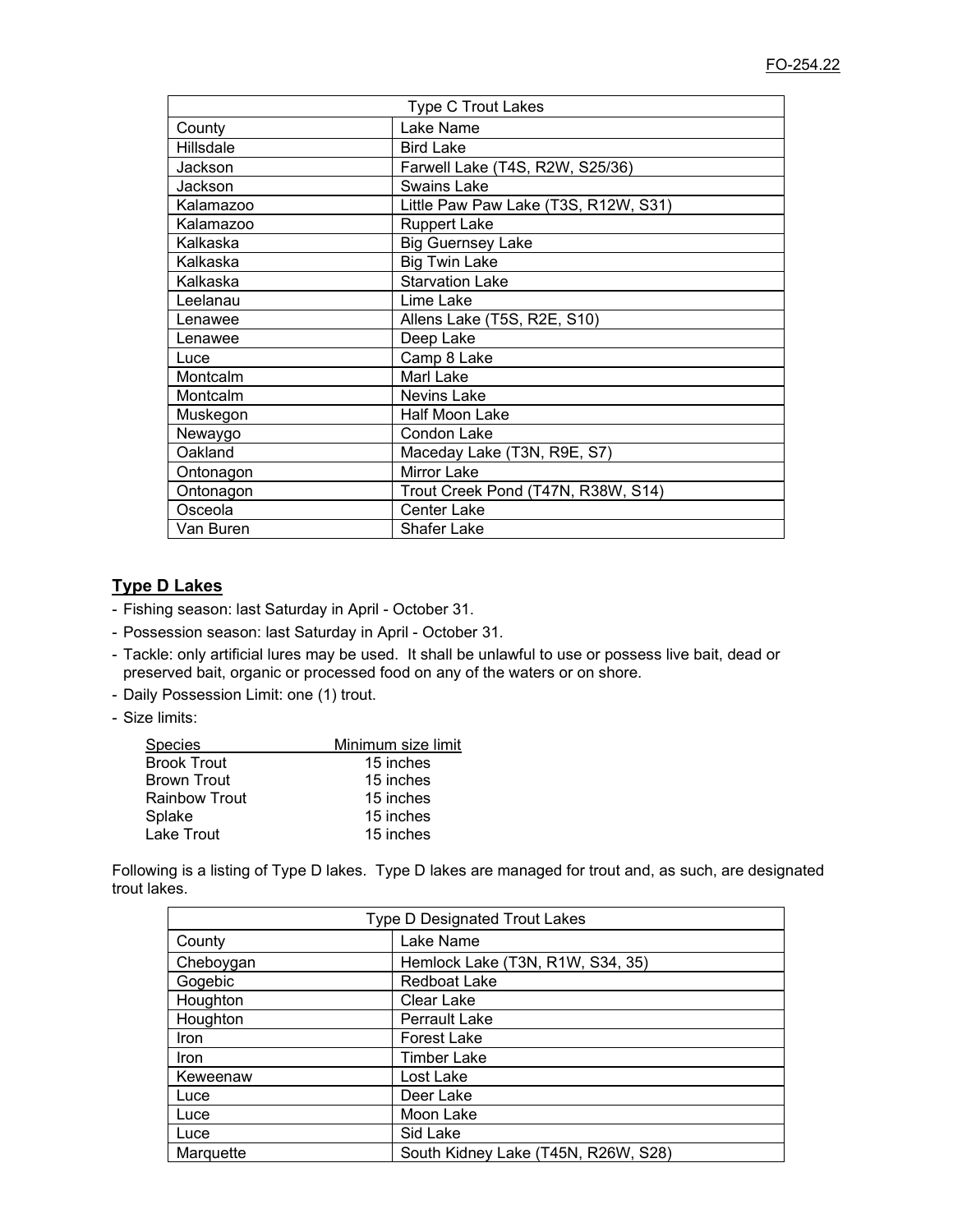| <b>Type D Designated Trout Lakes</b> |                                          |  |
|--------------------------------------|------------------------------------------|--|
| County                               | Lake Name                                |  |
| Marquette                            | Rockingchair Lake, N., (T49N, R28W, S10) |  |
| Marquette                            | Rockingchair Lake, S., (T49N, R28W, S10) |  |
| Marquette                            | <b>Strawberry Lake</b>                   |  |
| Otsego                               | Ford Lake (T32N, R1W, S8)                |  |
| Otsego                               | Lost Lake                                |  |
| Otsego                               | North Twin Lake                          |  |
| Otsego                               | Section Four Lake (T32N, R1W, S4)        |  |
| Otsego                               | South Twin Lake                          |  |
| Otsego                               | West Lost Lake (T32N, R1W, S3)           |  |
| Schoolcraft                          | Ned's Lake                               |  |
| Schoolcraft                          | <b>Twilight Lake</b>                     |  |

# **Type E Lakes**

- Fishing season: open for the entire year.
- Possession season: open for the entire year.
- Tackle: all types of natural bait and artificial lures may be used.
- Daily Possession Limit: three (3) trout.
- Size limits:

| Species              | Minimum size limit |
|----------------------|--------------------|
| <b>Brook Trout</b>   | 15 inches          |
| <b>Brown Trout</b>   | 15 inches          |
| <b>Rainbow Trout</b> | 15 inches          |
| Splake               | 15 inches          |
| <b>Lake Trout</b>    | 15 inches          |

Following is a listing of Type E lakes.

| <b>Type E Trout Lakes</b> |                                        |  |
|---------------------------|----------------------------------------|--|
| County                    | Lake Name                              |  |
| Alger                     | <b>Grand Sable Lake</b>                |  |
| Antrim                    | <b>Torch Lake</b>                      |  |
| Antrim, Grand Traverse    | Elk Lake                               |  |
| Barry, Kalamazoo          | <b>Gull Lake</b>                       |  |
| Benzie                    | <b>Crystal Lake</b>                    |  |
| Cheboygan                 | Tower Pond (from dam upstream to M-68) |  |
| Leelanau                  | North Lake Leelanau                    |  |
| Leelanau                  | <b>Big Glen Lake</b>                   |  |
| Marquette                 | Lake Arfelin                           |  |
| Marquette                 | Sporely Lake                           |  |
| Roscommon                 | <b>Higgins Lake</b>                    |  |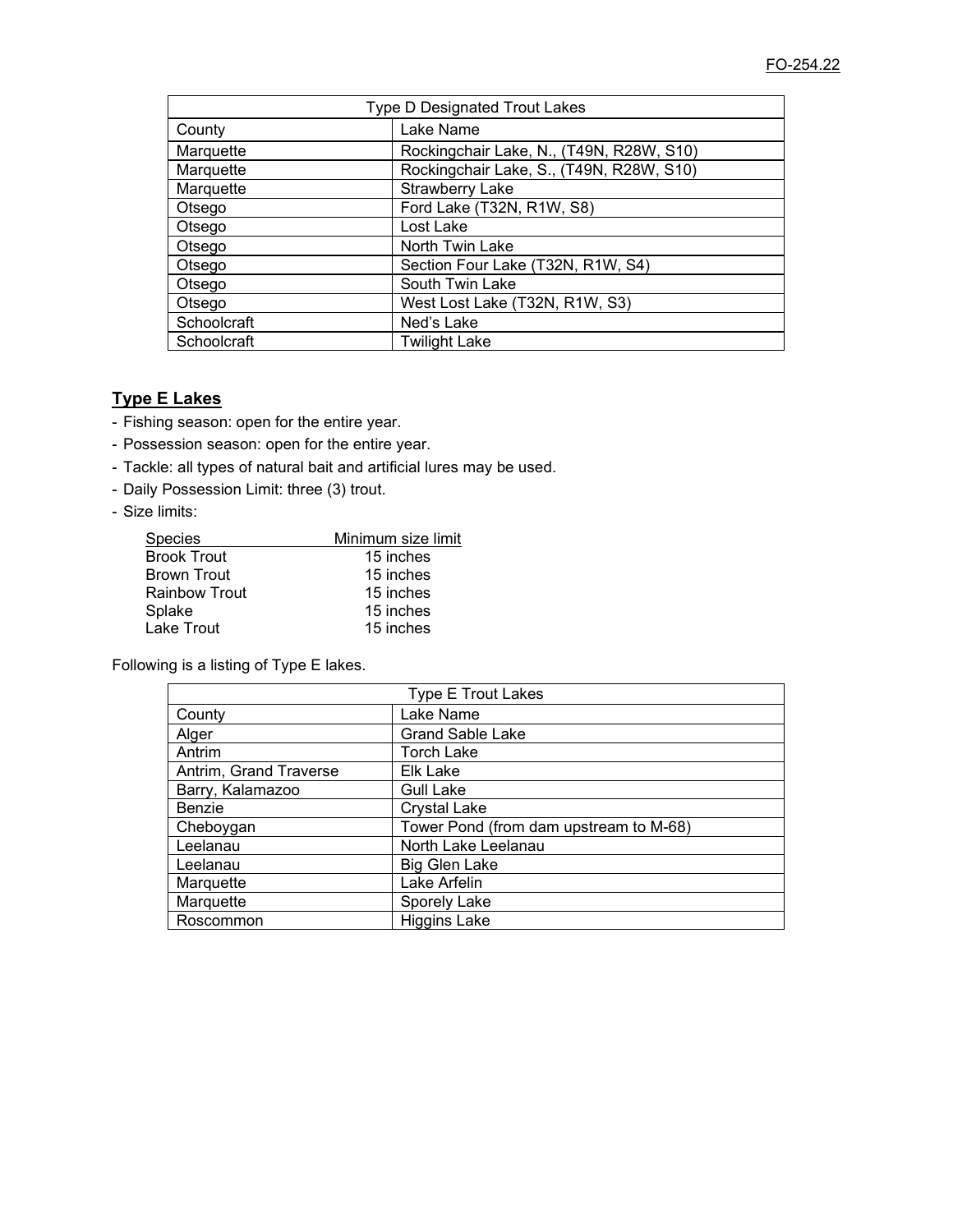## **Type F Lakes (Drowned River-Mouth Lakes)**

NOTE:

- 1) The following regulations shall apply in each drowned river-mouth lake identified below from the upstream limit of the lake to its mouth at Lake Michigan.
- Fishing season: open for the entire year.
- Possession season:
	- 1) For all species of trout and salmon, open for the entire year.
- Tackle: all types of natural baits and artificial lures may be used.
- Daily Possession Limit: five (5) trout and salmon in any combination, except:
	- 1) Excluding Chinook Salmon and Coho Salmon, the daily possession limit shall not include more than three (3) of any one species of trout or salmon.
	- 2) The daily possession limit may include up to five (5) Chinook Salmon or Coho Salmon in any combination.
- Size limits: minimum size limit: 10 inches for all species of trout and salmon.

Following is a listing of Type F lakes.

| <b>Type F Trout Lakes</b> |                                           |                                                     |
|---------------------------|-------------------------------------------|-----------------------------------------------------|
| County                    | Lake Name                                 | <b>Upstream Limit</b>                               |
| Allegan                   | Kalamazoo Lake/Silver Lake                | <b>US31</b>                                         |
| Benzie                    | <b>Betsie Lake</b>                        | $M-22$                                              |
| Charlevoix                | Lake Charlevoix (including<br>Round Lake) |                                                     |
| Manistee                  | Arcadia Lake                              | $M-22$                                              |
| Manistee                  | Manistee Lake                             | Railroad Bridge below M-55 (T21N, 16W, S6)          |
| Manistee                  | Portage Lake                              |                                                     |
| Mason                     | Pere Marquette Lake                       | Old 31 Highway                                      |
| Muskegon                  | Duck Lake                                 | <b>Nestrom Road</b>                                 |
| Muskegon                  | Mona Lake                                 | <b>US31</b>                                         |
| Muskegon                  | Muskegon Lake                             | M-120                                               |
| Muskegon                  | <b>White Lake</b>                         | <b>Business Route US 31</b>                         |
| Oceana                    | Pentwater Lake                            | Long Bridge Road (B15)                              |
| Oceana                    | Silver Lake                               |                                                     |
| Oceana                    | Stony Lake                                | Inlet of Stony Creek (Scenic Drive, T13N, R18W, S5) |
| Ottawa                    | Lake Macatawa                             | <b>River Avenue</b>                                 |
| Ottawa                    | Pigeon Lake                               | Lakeshore Drive                                     |